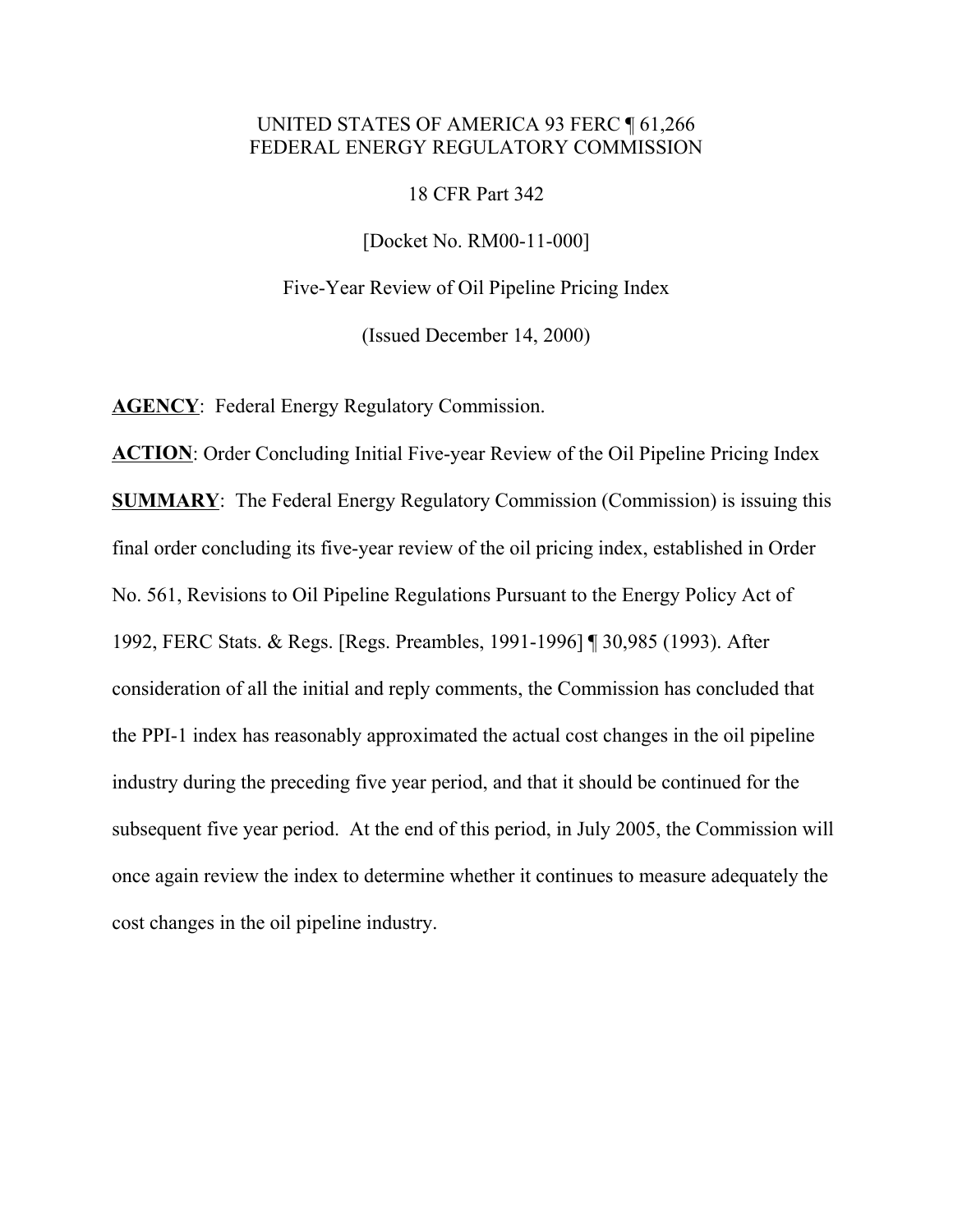## **FOR FURTHER INFORMATION CONTACT:**

Harris S. Wood Office of the General Counsel Federal Energy Regulatory Commission 888 First Street, NE Washington, DC 20426.

(202) 208-0224

# **SUPPLEMENTARY INFORMATION**: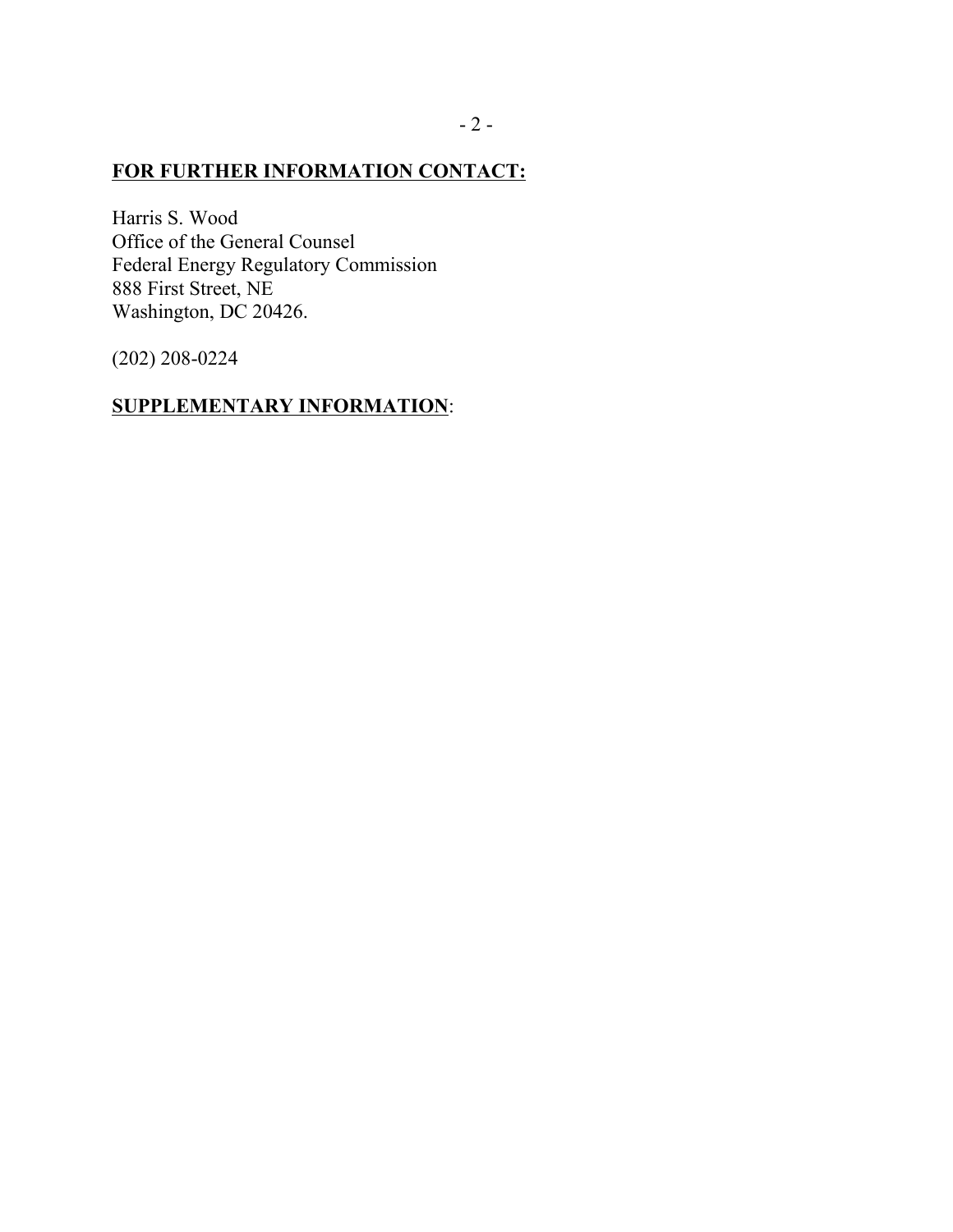### UNITED STATES OF AMERICA FEDERAL ENERGY REGULATORY COMMISSION

Before Commissioners: James J. Hoecker, Chairman; William L. Massey, Linda Breathitt, and Curt Hébert, Jr.

Five-Year Review of Oil Pipeline Pricing Index Docket No. RM00-11-000

## ORDER CONCLUDING INITIAL FIVE-YEAR REVIEW OF THE OIL PIPELINE PRICING INDEX

#### (Issued December 14, 2000)

On July 27, 2000, the Commission issued a notice of inquiry (NOI) in this proceeding on its five-year review of the oil pricing index.**<sup>1</sup>** The oil pricing index was established in Order No. 561, Revisions to Oil Pipeline Regulations Pursuant to the Energy Policy Act of 1992.<sup>2</sup> The Commission invited comments regarding the results of its review of the Producer Price Index for Finished Goods minus one percent (PPI-1) as an index to measure actual cost changes in the oil pipeline industry.**<sup>3</sup>**

For the reasons appearing below, the Commission affirms that the PPI-1 index has closely approximated the actual cost changes in the oil pipeline industry as reported in FERC Form No. 6, and concludes that this index continues to satisfy the mandates of the Energy Policy Act of 1992.**<sup>4</sup>**

<sup>1</sup>FERC Stats. & Regs. [Notices] ¶ 35,536 (2000).

<sup>2</sup> Revisions to Oil Pipeline Regulations Pursuant to the Energy Policy Act, FERC Stats. & Regs. [Regs. Preambles, 1991-1996] ¶ 30,985 (1993), 58 F.R. 58753 (Nov.4, 1993); order on reh'g, Order No. 561-A, FERC Stats. & Regs. [Regs Preambles, 1991- 1996] ¶ 31,000 (1994), 59 F.R. 40243 (Aug.8, 1994), affirmed, Association of Oil Pipelines v. FERC, 83 F.3d 1424 (D.C. Cir. 1996).

<sup>3</sup>Excluding the Trans-Alaska Pipeline System (TAPS).

4 42 U.S.C.A. 7172 note (West Supp. 1993).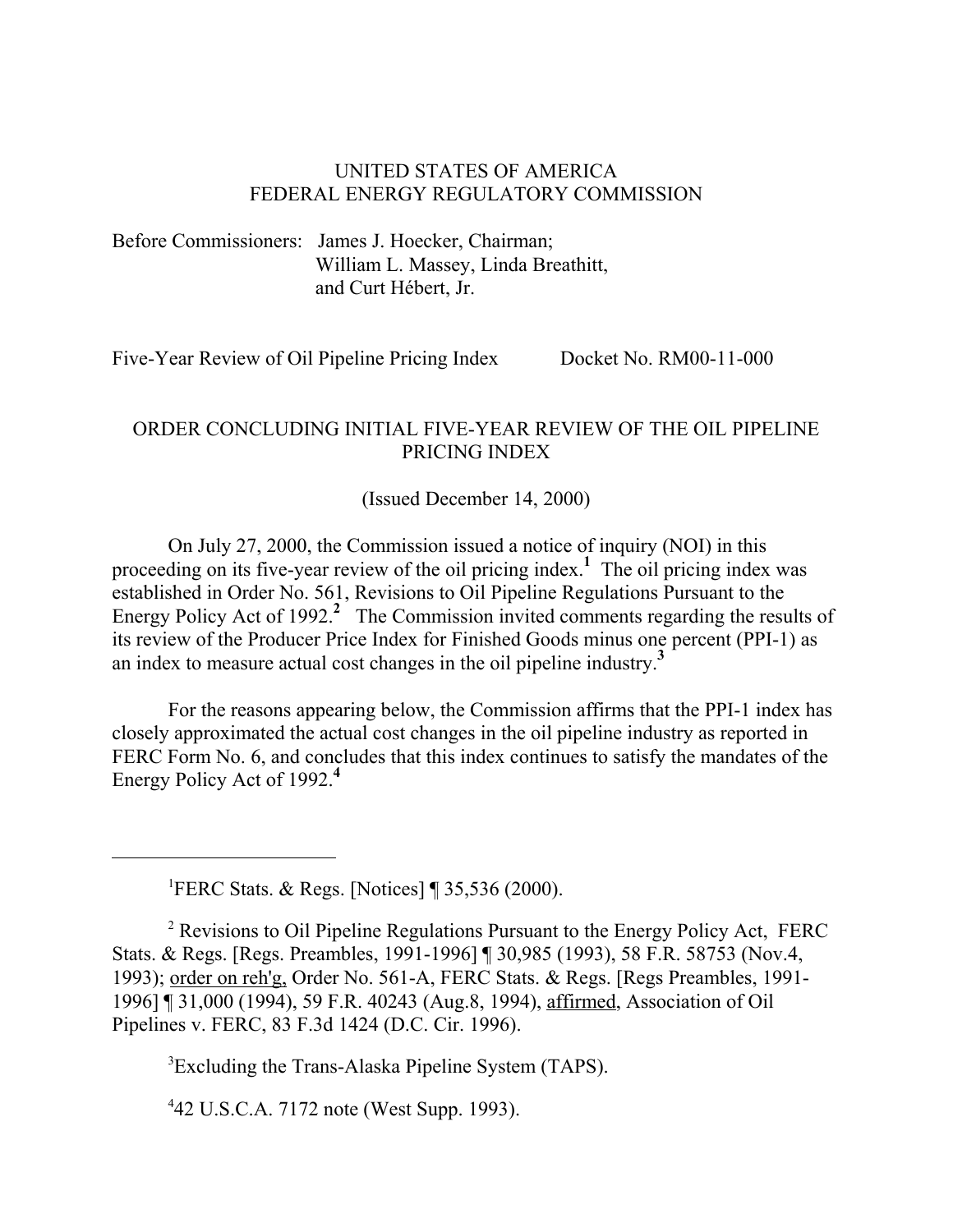#### **Background**

This is the first of the Commission's five-year reviews of the effectiveness of the oil price index established in Order No. 561. As the Commission stated in Order No. 561, the selection of the PPI-1 was not necessarily a choice for all time. The Commission recognized that its responsibilities, to both shippers and pipelines, required it to monitor the relationship between the change in the PPI-1 index and the actual cost changes experienced by the industry. The Commission undertook to review the effectiveness of the index every five years.

In Order No. 561-A, the Commission reaffirmed its decision to use the annual change in the PPI-1 index to establish rate ceilings under the indexing system, and renewed its commitment to review this decision every five years, beginning with the year 2000.**<sup>5</sup>** The Commission's adoption of the PPI-1was affirmed by the U.S. Court of Appeals for the District of Columbia Circuit on May 10, 1996.<sup>6</sup> Wide-ranging arguments were raised by both pipelines and shippers with respect to the Commission's determination to use the PPI-1 index as the proper index. For example, the Association of Oil Pipelines (AOPL) argued that the Gross Domestic Product - Implicit Price Deflator (GDP-IPD) should be used. The court determined that AOPL had failed to show why the Commission's rejection of the GDP-IPD in any way was arbitrary or capricious.<sup>7</sup> AOPL also challenged the Commission's decision to use the PPI-1 rather than simply the PPI. The court found that the Commission had ample evidence to support its determination.**<sup>8</sup>** Shippers, on the other hand, argued that the Commission erred in deciding to index all pipeline costs without adequately considering the option of selectively indexing only those costs driven by inflation. The court determined that the Commission had fully articulated reasoned grounds for its choice of a full rather than a selective indexing scheme.<sup>9</sup> As the Commission found in Order No. 561, application of

- ${}^{8}$ Id.
- 9 83 F.3d at 1436.

<sup>5</sup> FERC Stats. & Regs. [Regs. Preambles, 1991-1996] ¶ 31,000 (1994) at 31,009.

<sup>6</sup> Association of Oil Pipelines v. FERC, 83 F.3d 1424 (1996).

<sup>7</sup> 83 F.3d at 1435.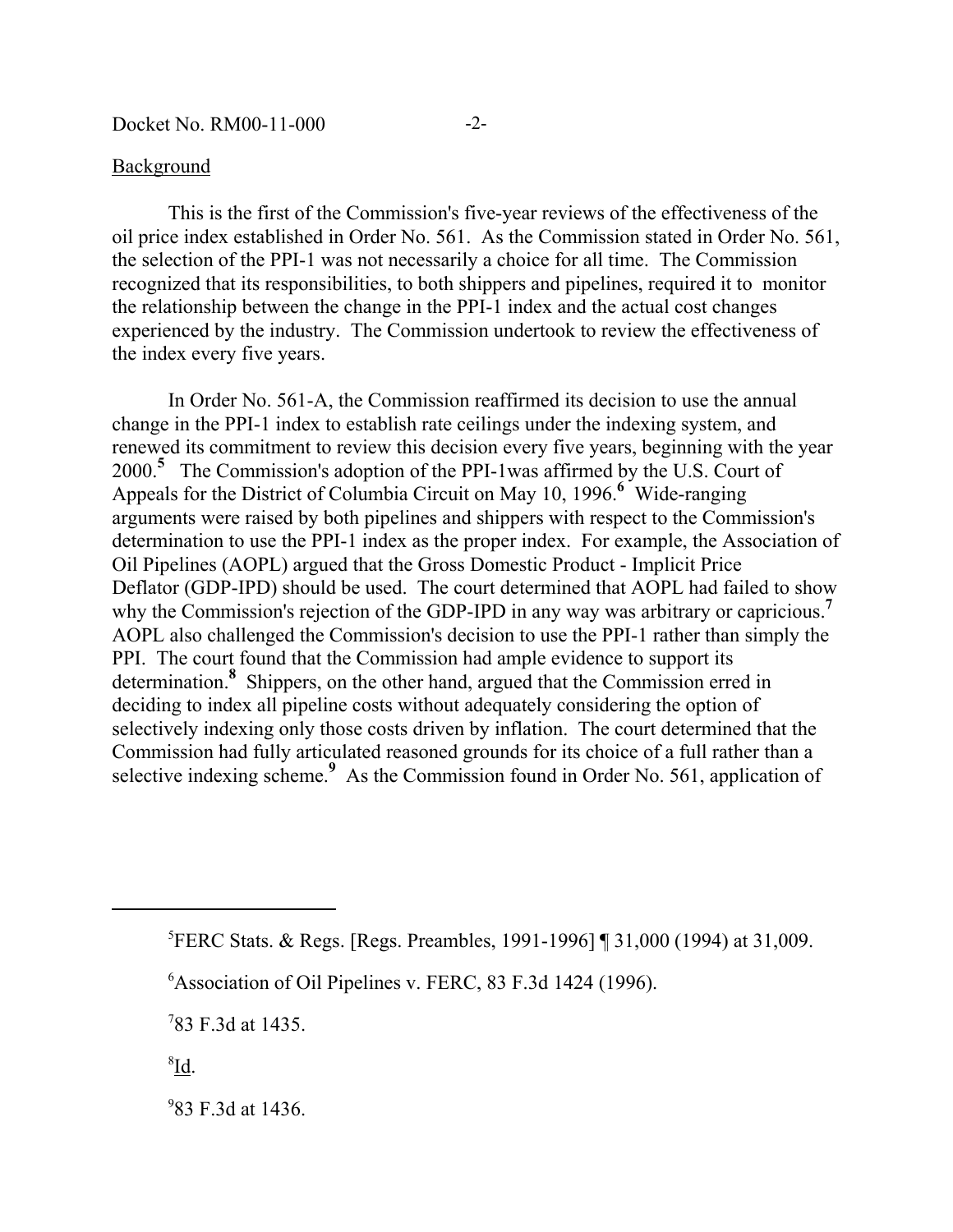Docket No. RM00-11-000 -3-

the PPI-1 to the total rate was a better measure of pipelines' cost experience.**10** Moreover, the Commission found that selective indexing would be more complex and difficult to administer.**11** Finally, the Commission stated that selective indexing could create incentives for pipelines to reduce their capital investments in pipelines.**12** The court upheld the Commission in all respects on its choice of an index and the application of that index to the total rate of the pipelines, and cited with approval the Commission's determination to review the index formula after five years' experience.**<sup>13</sup>**

### Comments and Reply Comments

Comments on the NOI were filed by AOPL, an unincorporated trade association of 56 common carrier oil pipelines, whose member companies transport nearly 80 per cent of the crude oil and petroleum products that moves by pipeline in the United States; jointly by Sinclair Oil Corporation, Crown Central Petroleum Corporation, Lion Oil Company and Tesoro Petroleum Company, Inc. (Sinclair); the Canadian Association of Petroleum Producers, a trade association representing approximately 165 producers in Canada; Equilon Pipeline Company LLC (Equilon); Williams Pipeline Company (Williams); and Platte Pipe Line Company. Reply comments were filed by AOPL, Sinclair, the Canadian Association of Petroleum Producers and Alberta Department of Resource Development (jointly, CAPP), and by Colonial Pipeline Company (Colonial). The issues raised in these comments are discussed below.

Issues

Staff's study presented a review of the effectiveness of the change in the PPI-1 index**14** as an index to measure actual cost changes in the oil pipeline industry. The

<sup>10</sup>Order No. 561 at 30,951-52.

 $11$ Id. at 30,952.

 $^{12}$ Id.

1383 F.3d at 1437, 1445.

<sup>14</sup>The PPI represents the Producer Price Index for Finished Goods, also written PPI-FG. The PPI-FG is determined and issued by the Bureau of Labor Statistics, U.S. Department of Labor. Pursuant to 18 CFR Section 342.3(d)(2), "The index will be calculated by dividing the PPI-FG for the calendar year immediately preceding the index year by the previous calendar year's PPI-FG, and then subtracting 0.01." Multiplying the (continued...)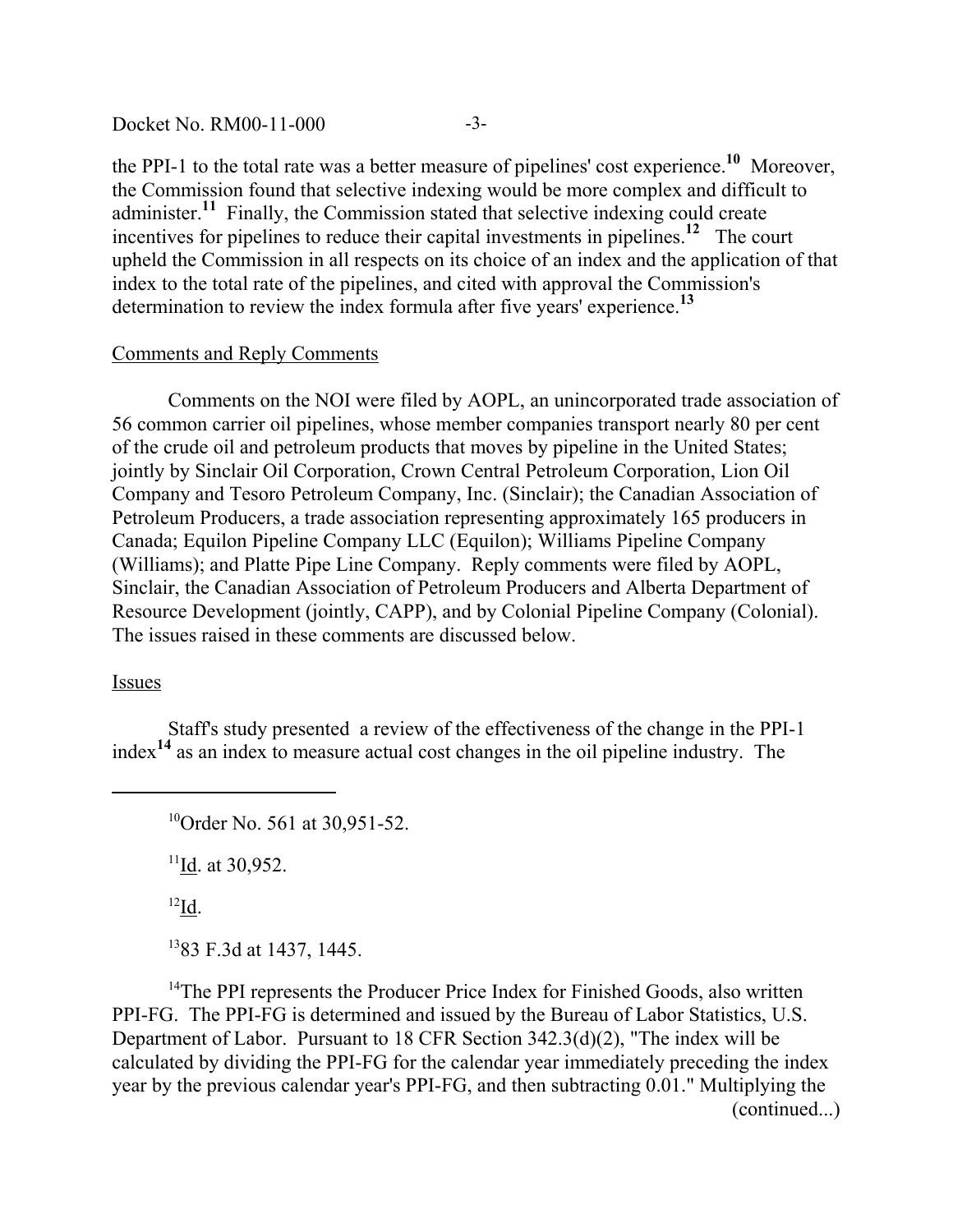Docket No. RM00-11-000 -4-

Commission stated in the NOI, it appeared that, based on Staff's review, the changes in the PPI-1 index have closely approximated the changes in the reported cost data for the oil pipeline industry during the five-year period covered by this review. In light of Staff's review, the Commission elicited comments from interested parties on this review.

AOPL presented comments and a study and testimonial declaration by Dr. Alfred E. Kahn, and recommended that the Commission utilize the PPI, rather than PPI-1, as the index to govern oil pipeline rate changes in the next five years.**15** Sinclair, on the other hand, presented comments and a study by Professor F.M. Sherer, and concluded that the appropriate index should be PPI-2.**<sup>16</sup>**

Several of the commenters raised miscellaneous issues which are not relevant to the inquiry in this proceeding. Such miscellaneous issues include the extent of exceptions to the indexing methodology, constraints proposed in considering cost-of-service and market-based ratemaking, revision and simplification of complaint procedures, and the effectiveness of the index to deal with anticipated but unknown future cost changes in the industry. These issues are for other proceedings and will not be discussed herein.

The primary issues raised by the commenters and replies to those comments are set forth in detail, followed by the Commission's discussion and conclusions. In summary, those issues are:

- 1. Study Methodology Using Year-to Year Changes in Annual Weighted Average Cost
- 2. Adequacy of the Number of Pipelines Included in the Study
- 3. Adequacy of Costs Considered in Staff's Study
- 4. The Index of Choice

 $14$ (...continued)

rate ceiling on June 30 of the index year by the resulting number gives the rate ceiling for the year beginning the next day, July 1.

<sup>15</sup>AOPL Initial Comments, p.17. AOPL's recommendation was supported by Colonial, Equilon, Platte and Williams.

16Sinclair Reply Comments, p. 22.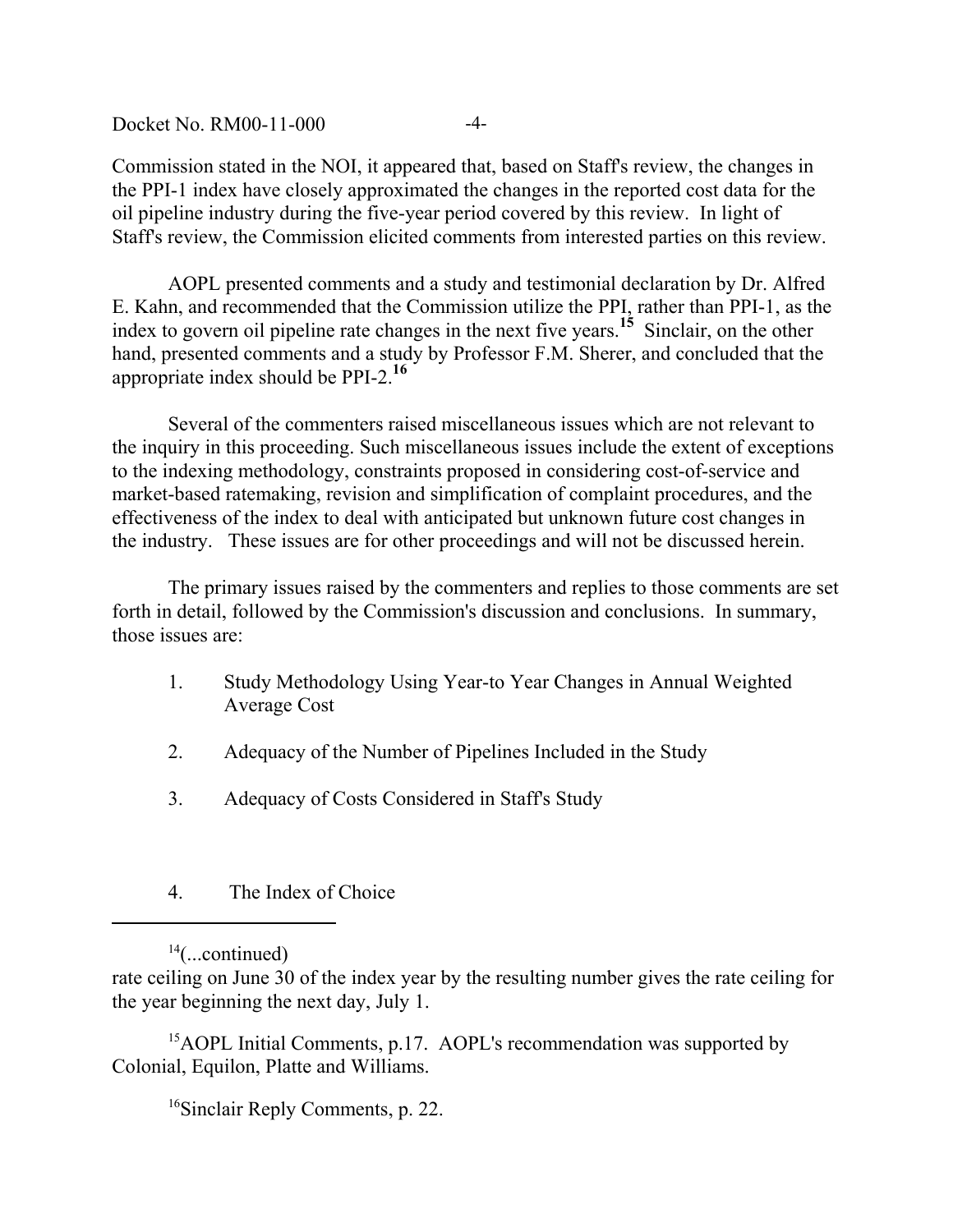Docket No. RM00-11-000 -5-

#### Discussion

This discussion begins by reciting AOPL's initial comments, including the testimony of Dr. Alfred E. Kahn, and Sinclair's reply comments, including the testimony of Professor F.M. Sherer, regarding use of the PPI-1 as the oil pipeline index. All other parties who commented on the relevant issue made essentially the same points or made comments that were not relevant in our review of the adequacy of the index to reflect industry cost changes.**17** The initial comments of Sinclair are essentially the same as contained in its reply comments. Likewise, the reply comments of AOPL reflect its views expressed in its initial comments. Issues raised concerning the choice of the PPI-1 index and the timing of future review of the index in the initial and reply comments of CAPP, Colonial, Platte, Williams and Equilon are also discussed.

1. Study Methodology Using Year-to Year Changes in Annual Weighted Average Cost

In its review Staff examined the year-to-year percent changes in the annual weighted average cost of the oil pipeline industry, each pipeline firm's cost being weighted by its share of the total barrel-miles shipped during that year. Staff compared those changes with the year-to-year percent changes in the PPI-1 index. Staff made the comparison after adjusting the period during which the index changes occurred to match the period for which the cost data were available.<sup>18</sup> Staff then computed a simple average of those year-to-year percent changes and compared the two averages.

AOPL argues that Staff erred in focusing on the year-to-year changes in the annual weighted average cost of the entire pipeline industry. AOPL maintains this is the main error in Staff's analysis, accounting for most of the difference between AOPL's and Staff's results. AOPL asserts that the correct measure of costs to be examined is the (weighted or unweighted) average of the year-to-year changes in each pipeline firm's annual costs.**19** AOPL claims that the determination must be made between the two methods as to which provides the better measure of industry costs: change in the average

<sup>&</sup>lt;sup>17</sup>Some of these comments are discussed in connection with Issue No. 4 below.

 $18$ Converting the PPI to the twelve-month period from July1 to June 30.

<sup>&</sup>lt;sup>19</sup>AOPL Comments, p. 6.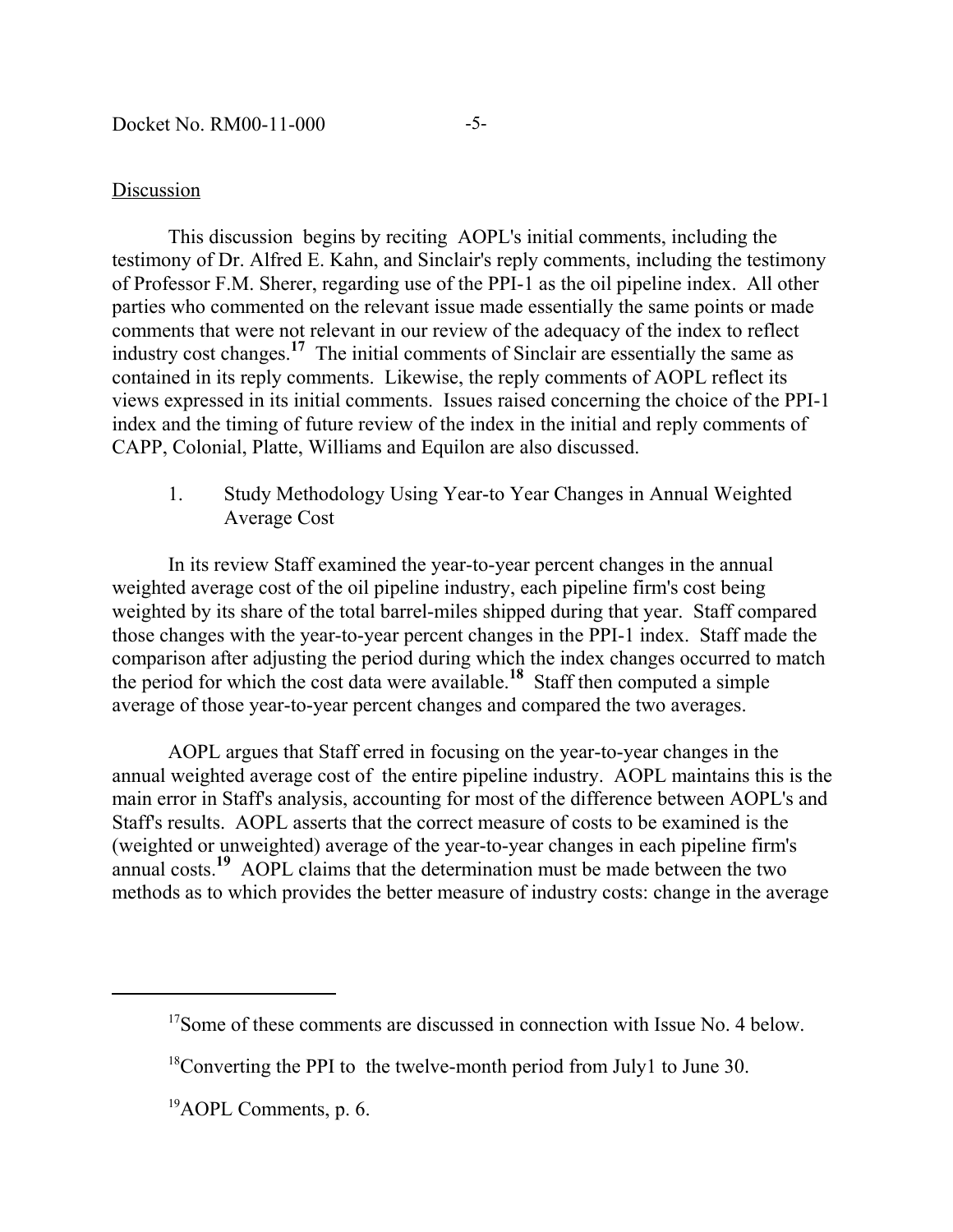of the entire industry, or the average of the cost changes of the individual members of the industry.**20** AOPL supports its position by presenting a hypothetical example in which each pipeline firm's costs increase from one year to the next but the industry weighted average cost goes down.**<sup>21</sup>**

AOPL further asserts that Staff should have used the geometric (also known as cumulative) average for calculating average annual rates of change rather than the arithmetic average. AOPL argues that what really matters is the change over the fiveyear period, represented by the geometric average, rather than the simple, or arithmetic, average of year-to-year changes. It supports this with a simple example showing how the two measures differ.**<sup>22</sup>**

In reply, Sinclair states that AOPL's study focuses mainly on individual company cost index changes that happened between two discrete years, from the 1994 base year to the 1999 terminal year, in effect ignoring everything that happened in the intervening years. Sinclair contends that by doing so, AOPL overlooks the multi-year averaging process that occurs under a price cap regulation scheme.**23** Sinclair claims that the AOPL study applies fixed original year (1994) barrel mileage for computing the barrel-mileweighted averages for purposes or computing how costs have changed between 1994 and 1999. Sinclair states that as a result, AOPL ignores the cost savings that occur as volume moves away from high-cost pipelines and to lower-cost pipelines.<sup>24</sup> Further, Sinclair states that AOPL computes averages of the percentage changes of each individual company's costs from one time period to another, rather than computing the average changes in cost levels across the industry as the Commission Staff and Sinclair have done. Sinclair states that AOPL's approach places equal weight on the pipelines that experience large year-to-year cost changes as compared to pipelines with more modest cost changes and as a result AOPL accords relatively high weight to the pipelines that

 $20$ Kahn Declaration, p. 8.

 $21$ Kahn Declaration, p. 7.

 $22$ AOPL Comments, p. 7.

 $^{23}$ Sinclair Reply Comments, p. 7, Scherer Testimony pp. 5 and 9-11.

<sup>&</sup>lt;sup>24</sup>Sinclair Reply Comments, pp. 7-8, Scherer Testimony pp. 5 and 11-12.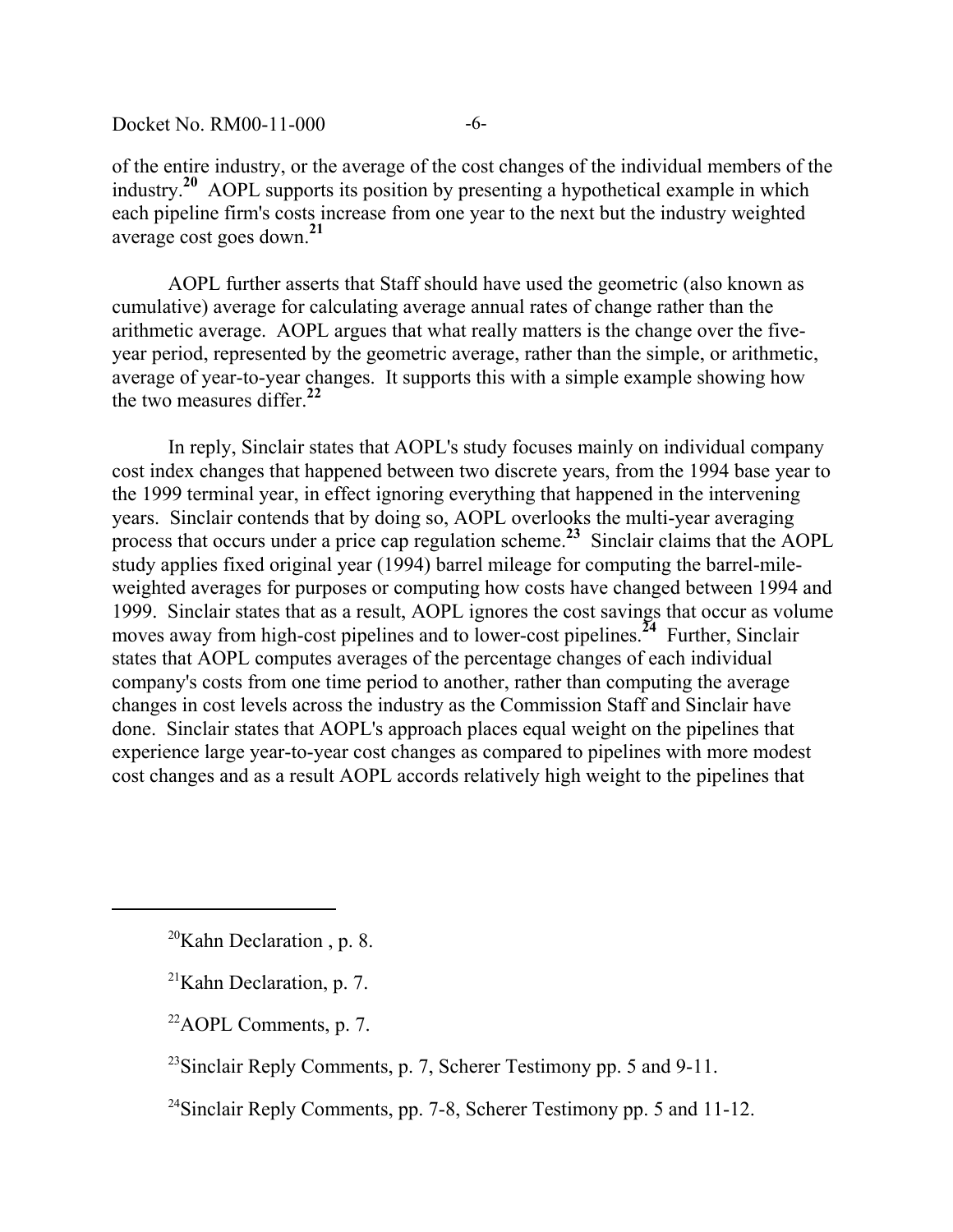#### Docket No. RM00-11-000 -7-

have been the least successful in controlling costs.<sup>25</sup> Sinclair claims that if it were to replicate AOPL's analysis of average changes in operating costs experienced by companies filing data in every year from 1994 to 1999, but exclude the extreme 5 percent of reporting companies and substitute 1999 weights in place of 1994 weights, the weighted average cost increase would be substantially closer to PPI-1 than to AOPL's suggested PPI.**<sup>26</sup>**

### Discussion

AOPL argues that Staff's use of a weighted average of operating costs is not the appropriate measure of industry costs by which to evaluate the index's performance. The choice between Staff's method and AOPL's method depends on the meaning of "actual cost changes experienced by the oil pipeline industry."<sup>27</sup> Staff has interpreted this phrase to mean actual year-to-year changes in the industry's average operating cost of transporting one barrel of oil or oil products one mile.**28** Comparing this with the index changes emphasizes the index's efficiency-promoting (i.e., cost controlling) property, one of the characteristics the Commission cited as a benefit of using an indexing system.**29** In addition, an index that tracks reasonably well the industry's weighted average cost provides assurance that pipelines' prices to shippers are not rising faster or falling slower than the cost of shipping a substantial portion of all crude oil or products being transported. This protection of shippers from rate increases greater than a measure of the rate of inflation is another benefit of indexing cited by the Commission.**<sup>30</sup>**

AOPL has interpreted the objective of indexing to be choosing "the indexation formula that appears, on the basis of past experience, best to reflect the changes in costs

26Sinclair Reply Comments, p.9.

<sup>27</sup>Order No. 561 at 30,941, 30,950.

<sup>28</sup>Staff actually scaled its analysis to report average cost per thousand barrel- miles rather than one barrel-mile.

29Order No. 561 at 30,948 and n. 37.

30Order No. 561 at 30,948-49.

<sup>&</sup>lt;sup>25</sup>Sinclair Reply Comments, p. 8, Scherer Testimony pp. 5  $\&$  13-14.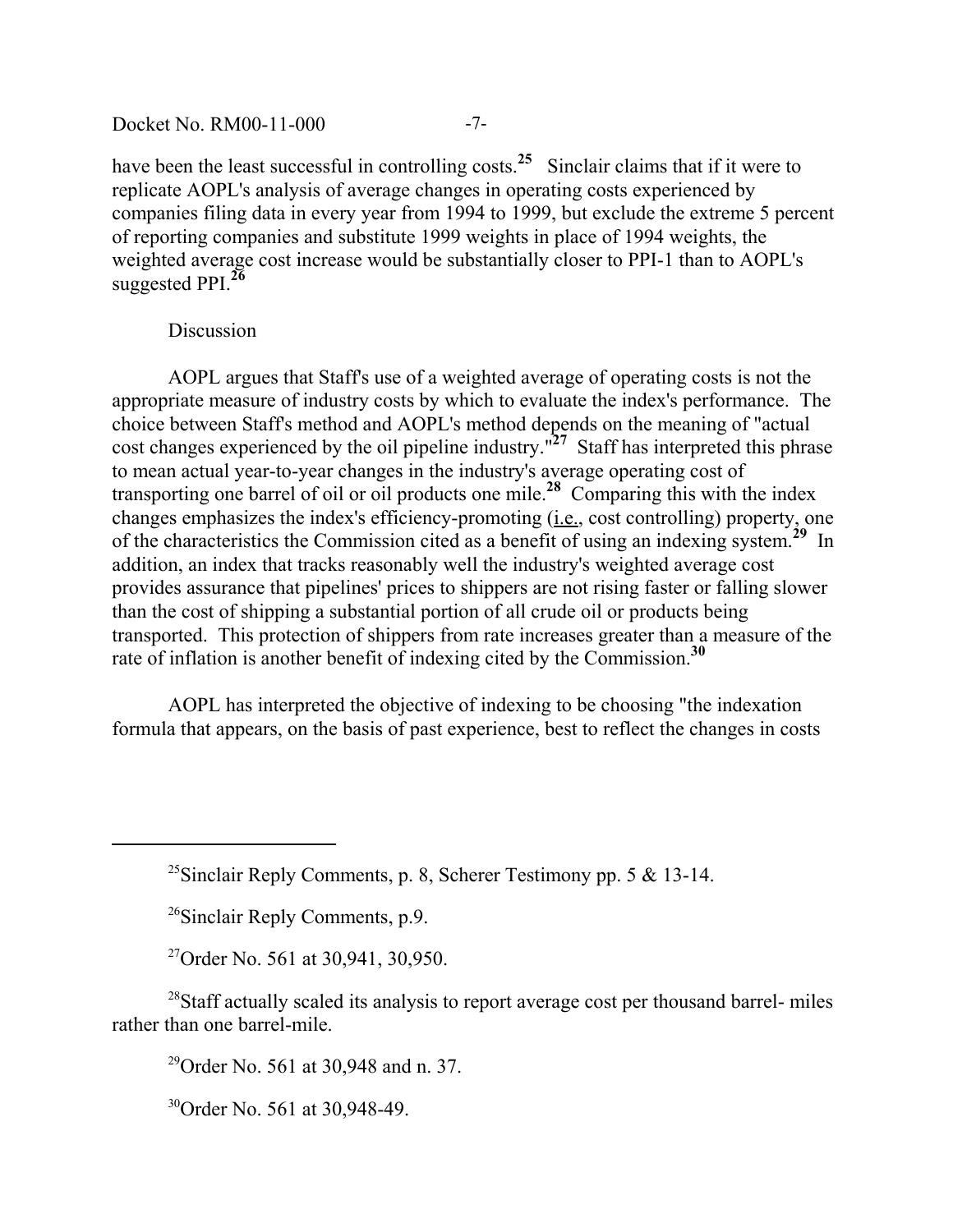that individual pipeline companies might most reasonably be able to achieve."**31** Dr. Kahn also claims that the appropriate measure for indexing changes "is not the change in industry costs" despite the Commission's repeated use in Order No. 561 of the phrase "actual cost changes experienced by the oil pipeline industry."**32** This interpretation provides the basis for AOPL's assertion that the correct measure of changes in the industry costs considers central tendencies in year-to-year changes in the costs of individual firms.**<sup>33</sup>**

AOPL also objects to Staff's use of the average of year-to-year changes in costs and the PPI-1 index to compare the index changes with the cost changes. AOPL argues that the change between the first and last years of the period being examined is better for comparing the index to industry costs than is the average used by Staff. As Sinclair has pointed out, however, AOPL has used 1994 barrel-miles weights in computing the weighted average costs for 1999 that it uses to measure the change between the two years. In addition, Sinclair notes that AOPL's method is a fixed-weight approach formerly used in the calculation of the Consumer Price Index but recently discarded. This change occurred because the fixed-weight approach ignored consumer substitution from high-priced goods to low-priced goods, consequently overestimating the amount of price inflation in the economy.**<sup>34</sup>**

Upon reviewing the initial and reply comments, the Commission concludes that the methodology used by Staff as reflected in the NOI is correct. Staff's approach gives more weight to the volumes and distances products are shipped by the pipeline industry, whereas AOPL gives equal weight to the year-to-year cost changes of each individual firm, regardless of the volume and distances products are shipped. Indeed, as Sinclair noted, AOPL's approach, when applied to a larger set of firms, yields results that more reasonably approximate the PPI-1 than the PPI as the proper index to use in determining the annual price ceiling.

 AOPL attempts to support its use of pipeline-specific cost experience, as opposed to industry-wide, barrel-mile, weighted average costs, with a hypothetical

<sup>31</sup>AOPL Initial Comments, p.6; Kahn Declaration, p.8. Emphasis added.

 $32$ See, e.g., Order No. 561 at pages 30,941 and 30,950. Emphasis added.

 $33$ Id.

<sup>34</sup>Scherer Testimony, p. 12.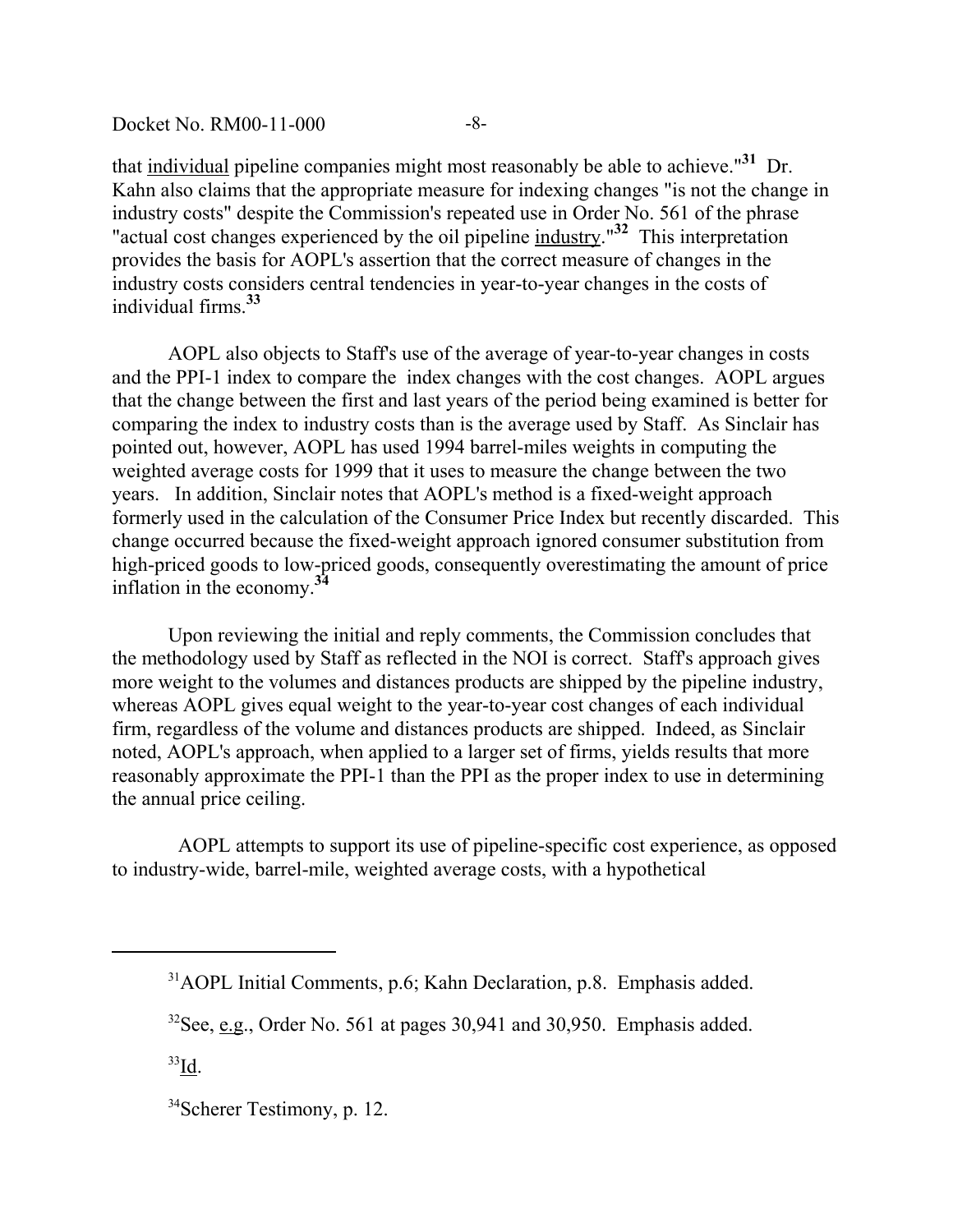Docket No. RM00-11-000 -9-

example. In AOPL's hypothetical, a high cost pipeline, which inexplicably has much higher volumes than a less costly competitor, finds that its business naturally migrates to the lower cost competitor. Thus, even though both companies' costs may increase somewhat over time, the industry-wide, barrel-mile weighted costs will decrease as more business is now flowing to the more efficient firm. This is simply the natural working of the market forces at play, and does not show any distortion resulting from Staff's methodology for calculating the industry's cost experience in support of the PPI-1 index choice. In fact, such behavior is exactly the type that an appropriately chosen index would be expected to encourage.

The Commission finds that the barrel-mile, weighted average cost approach, is fully consistent with determining an industry-wide, generally applicable index mechanism that is fair to both transporters and shippers alike. In fact, to use AOPL's approach would inappropriately skew the index by giving unreasonable weight to higher cost, less efficient transporters that move only a fraction of the industry-wide volumes. It is natural that such less efficient, more costly individual firms may experience higher costs than the vast majority of companies for which the general index, supported by a weighted-average barrel-mile analysis, is appropriate.**<sup>35</sup>**

By emphasizing cost changes of individual firms rather than industry average cost changes, AOPL would raise the price ceiling and thereby enable more high-cost pipelines to become or remain profitable. In its comments on Order No. 561, AOPL supported a more generous index than the PPI-1 on the grounds that it would cover even the largest changes in costs and allow even the highest cost pipelines to cover their costs. In response to this argument we noted that "[t]he role of an index is to accommodate normal cost changes. Its purpose is not to guarantee recovery of all costs at any time and in full, regardless of other circumstances. Even competitive markets do not do this ."**<sup>36</sup>**

<sup>&</sup>lt;sup>35</sup>Any outlier company, which experiences higher costs than the vast majority for whom the index is appropriate, always has the option, however, of filing for a cost of service increase to initiate a general rate proceeding, if it can demonstrate that there is a substantial divergence between the actual costs experienced by the pipeline and the indexed ceiling rate such that the indexed ceiling rate would preclude the pipeline from being able to charge a just and reasonable rate. See 18 CFR § 342.4 (2000)

<sup>&</sup>lt;sup>36</sup>Order No. 561-A, p. 31,097. Footnote 25 on that page quotes Dr. Kahn as saying essentially the same thing in his original testimony in that case.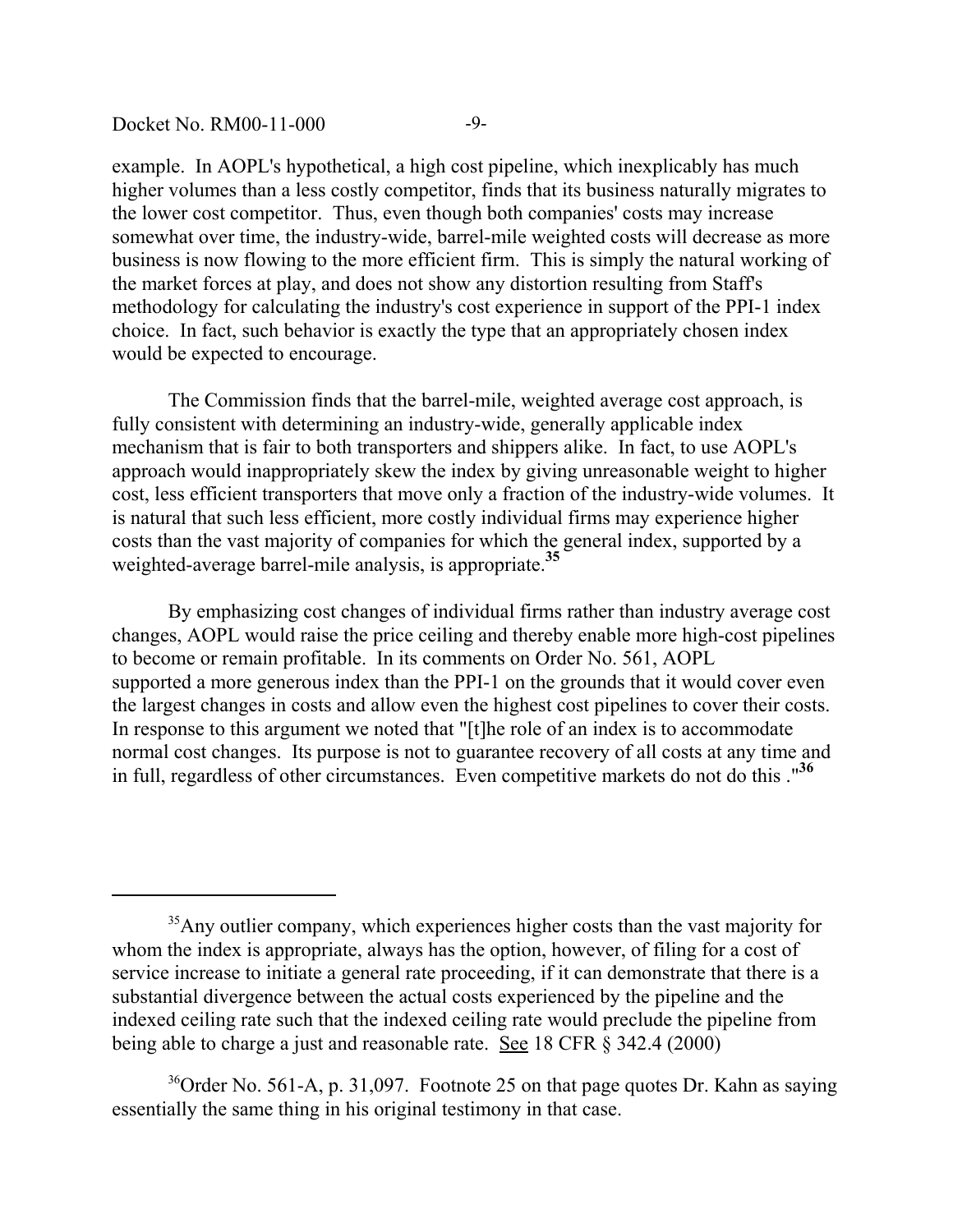Docket No. RM00-11-000 -10-

Sinclair, on the other hand, argued that the Commission should adopt the PPI-2 or at most PPI-1.5 as the index for determining oil pipeline rates for the next five years.**<sup>37</sup>** Support for that assertion appears weak, however. In fact, Sinclair's own expert, Professor Scherer, is lukewarm on the idea. Professor Sherer in fact concludes his initial statement by saying ," [A]lthough aggregate expense per barrel-mile fluctuated from year to year, in part because of changes in the volume of crude oil or product transported, the PPI(FG)-1 approach performed well in relating operators' costs to automatically authorized rate increases."**38** He then states, "From the industry's recent experience in raising pipeline throughput and labor productivity, an argument might be sustained for twisting the ratchet a bit tighter -- e.g., increasing the annual PPI offset from 1.0 to, e.g., 1.5 percentage points."**39** He provides no facts to support why the ratchet should be twisted tighter. In fact, in his reply comments, he repeats "the conclusion of my previous statement – that the PPI-1 approach performed well in relating operators' costs to automatically authorized rate increases."**40** Sinclair therefore does not have a sufficient basis for increasing the -1 factor to -1.5 or -2. Therefore, we conclude that the study methodology contained in the Staff's review is appropriate.

2. Adequacy of the Number of Pipelines Included in the Study

Staff's review uses as much information as possible from the available data based on FERC Form No. 6. Data were unavailable for some firms in some years. For example, a missing barrel-miles report for a particular firm in one year would drop that firm out of the data set for that year. However, Staff included that firm in its computations for each year containing valid data for the firm. As a result, Staff's data set contained a varying number of firms during the years 1994 through 1999.

AOPL argues that Staff, in its review, should not use pipeline firms for which data were available for some years and missing for others. AOPL limited its analysis to

 $39$ Id.

<sup>&</sup>lt;sup>37</sup>See Sinclair Initial Comments, p. 37.

<sup>38</sup>Scherer Initial Testimony, p. 16.

<sup>40</sup>Sherer Further Testimony, p. 25.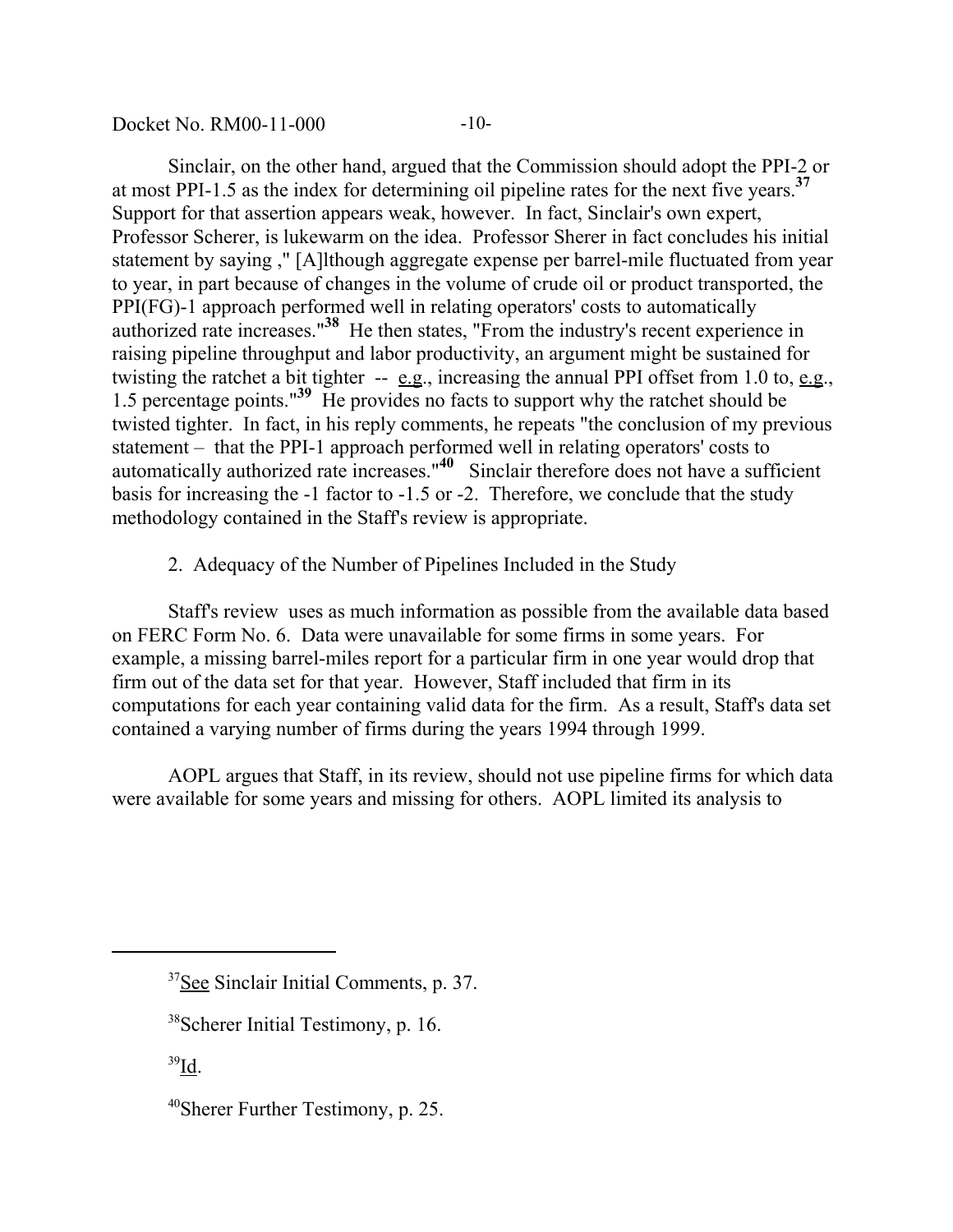Docket No. RM00-11-000 -11-

pipeline firms for which data were available for the entire period being examined.**<sup>41</sup>** AOPL asserts that Staff's review fails to account for the possibility of outliers, namely, pipeline firms whose costs or cost changes are much too low or much too high because of some anomaly, such as a reporting error, an extraordinary expense or a shift of costs from one year to the next. AOPL adjusts its data set (year-to-year changes in each individual firm's cost) to account for possible outliers by using both the middle 80 percent and the middle 50 percent of pipeline firms (excluding the 10 percent and 25 percent, respectively, of pipelines having the largest cost changes and the 10 percent and 25 percent, respectively, of pipelines having the smallest cost changes).**<sup>42</sup>**

Sinclair asserts in reply that because AOPL's study is based entirely on those companies that filed Form No. 6 data in every single year from 1994 to 1999, its data base is seriously flawed.**43** Sinclair states that AOPL's database does not include previously existing companies that merged into other companies or new companies that have come about as a result of mergers or sell-offs. Sinclair states that the companies that disappeared as a result of a merger were smaller higher cost operators that were not included in the database until after the merger as part of a pipeline that existed over the entire 1994-1999 period. As a result, Sinclair contends that this overstates the weighted average change experienced by post-merger pipelines when compared to the same pipelines before the merger. Sinclair states that pipelines carrying 97.8 percent of premerger barrel-mile traffic acquired pre-merger companies with costs 4.26 times of the acquiring pipeline companies, resulting in the acquiring companies' post-merger barrelmile weighted costs increasing 7.2 percent.**<sup>44</sup>**

Sinclair contends that the AOPL study suffers from another major flaw in that AOPL's conclusions regarding changes in operating costs are based on companies that transported as little as 67 percent of the total miles transported by the industry in 1999.

<sup>41</sup>AOPL Comments, p. 7.

 $42$ Kahn Declaration, pp. 11-12.

<sup>43</sup>Sinclair Reply Comments, pp. 5-6.

<sup>44</sup>Sinclair Reply Comments, p. 6, Scherer Testimony pp. 4-5 and 7.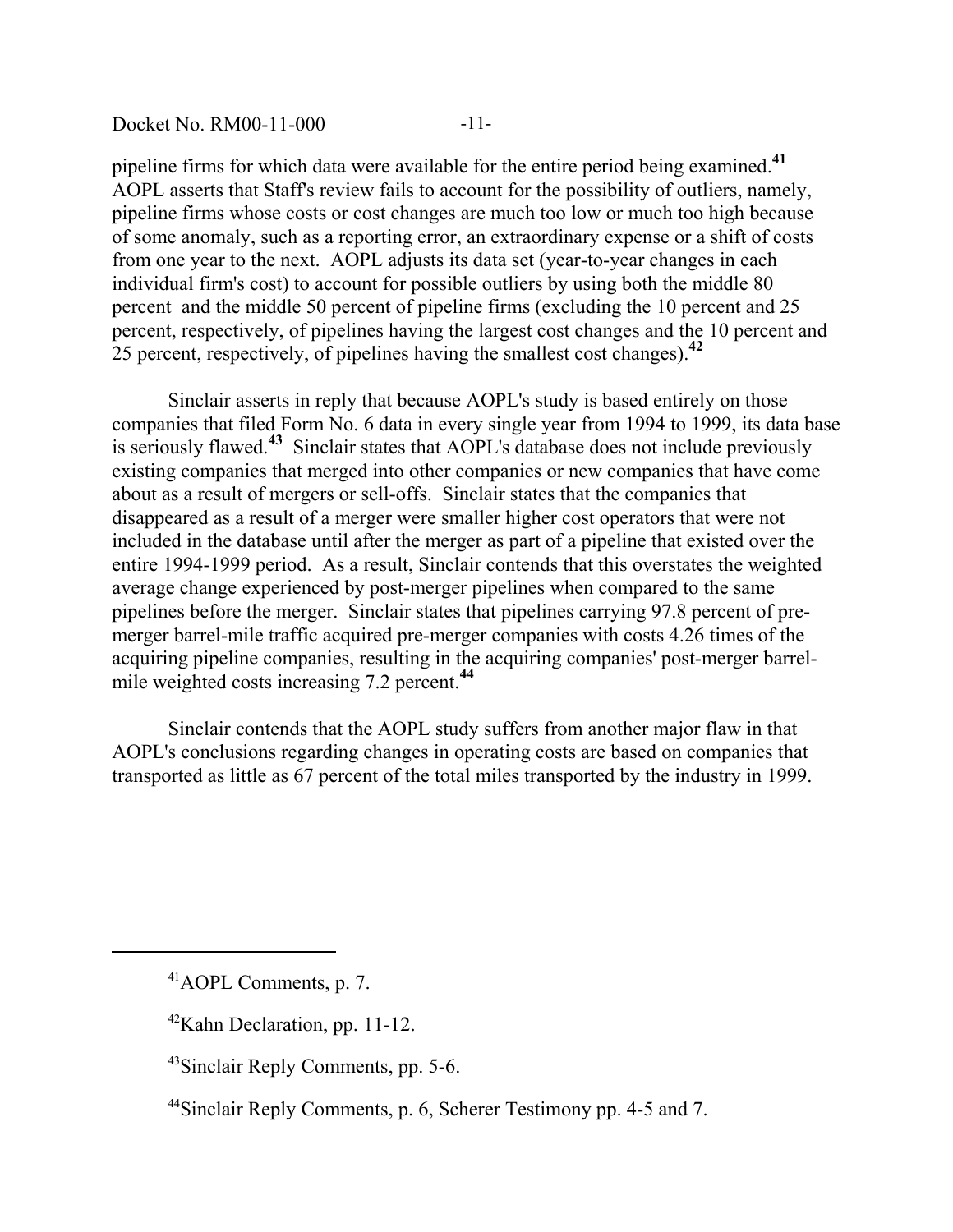Docket No. RM00-11-000 -12-

Sinclair states that this is the result of AOPL excluding 50 percent of the industry from its study.**<sup>45</sup>**

Sinclair states that it replicated AOPL's analysis with variations in sample size and barrel-mile coverage to show the sensitivity of the AOPL study to these variables and how with minor changes in these variables AOPL's methodology produces operating cost changes that are far closer to PPI-1 than to PPI. In the first of three computations, Sinclair states that it followed AOPL and used the average changes in operating costs experienced by companies filing data in every year from 1994 to 1999, but excluded only the extreme 5 percent of reporting companies and substituted 1999 weights in place of 1994 weights. As a result, 89.8 percent of the barrel miles transported by the industry in 1999 were included. The study resulted in a weighted average annual percentage change in operating costs of 0.28 percent. Sinclair contends this result is substantially closer to the PPI-1 (0.17 percent) than to the PPI (1.17 percent).**<sup>46</sup>**

In its second analysis, Sinclair used all companies that reported data in both 1994 and 1999, added Unocal Pipeline Company (Unocal) and Exxon Pipeline Company (Exxon) to its database because both companies conducted much of their business in the continental U.S. in addition to Alaska (and therefore were not subject to the TAPS exclusion), and used 100 percent of the companies rather than 95 percent. This analysis captures 94.2 percent of the barrel-miles and results in a weighted average annual percentage change in operating costs of 0.19 percent.**47** Sinclair's third analysis, was the same as its second except for omitting the 5 percent most extreme values. This included 93.7 percent of the barrel miles and resulted in a weighted average annual percentage change in operating costs of 0.22 percent.**<sup>48</sup>**

### **Discussion**

In its review, Staff considered all firms having valid data for at least one year during 1994 through 1999. The resulting data set differs from that used by AOPL in

<sup>45</sup>Sinclair Reply Comments, pp. 8-9.

<sup>&</sup>lt;sup>46</sup>Sinclair Reply Comments, pp. 9-10.

<sup>47</sup>Sinclair Reply Comments, p. 10.

<sup>48</sup>Sinclair Reply Comments, pp.10-11.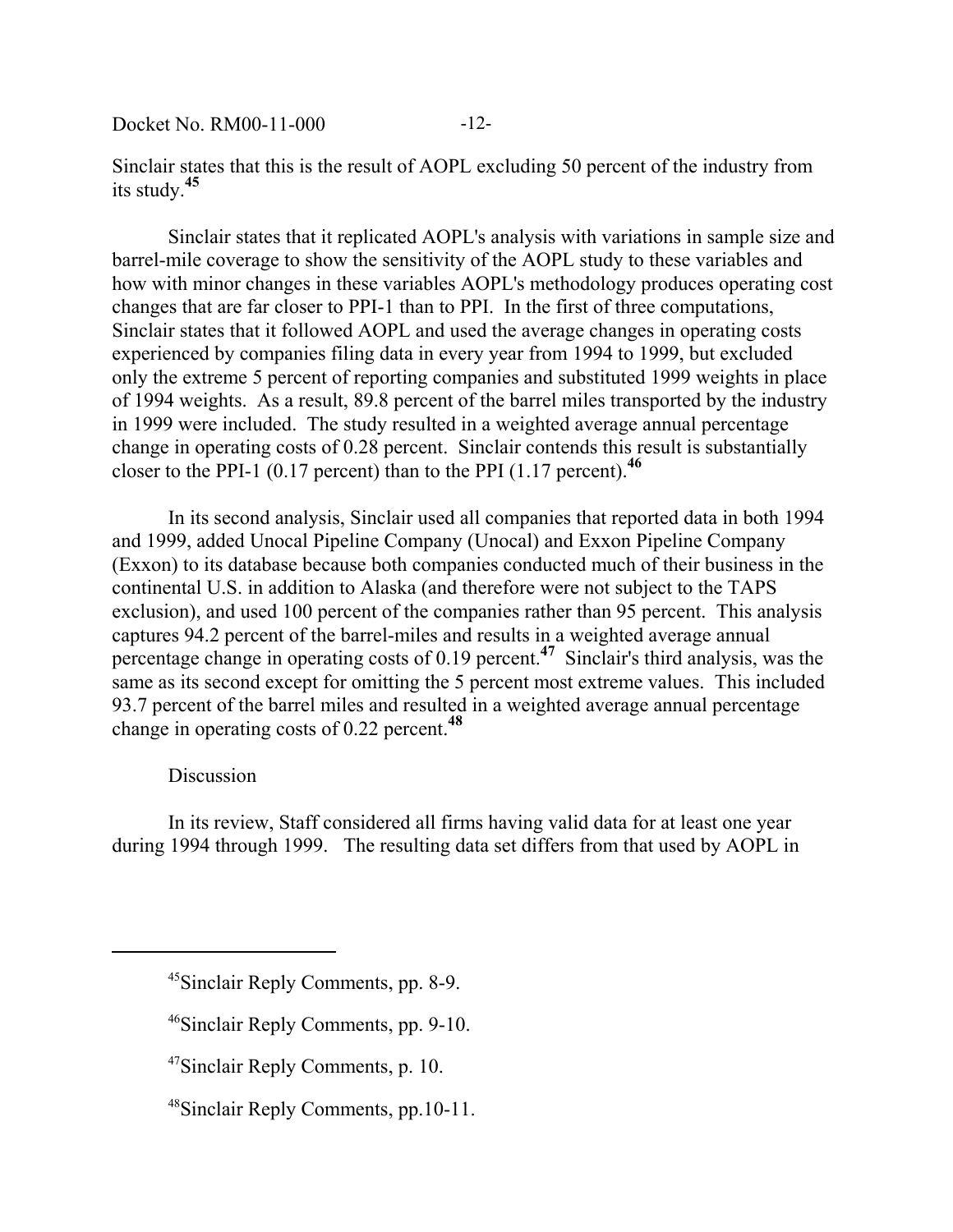Docket No. RM00-11-000 -13-

two important ways. First, it uses much more of the information available from the entire Oil Pipeline Research Institute (OPRI)**49** data set than does AOPL's. Second, the number of firms whose costs are used varies from year to year. AOPL criticizes Staff for including firms that do not have cost-per-barrel-mile figures for every year from 1994 through 1999.

AOPL's concern with Staff's use of firms for whom cost data are not reported in all years between 1994 and 1999 inclusive is misplaced. Exclusion of a number of firms who are absent in one or more years is ignoring valuable information. As Sinclair has noted, AOPL has failed to account for mergers, spin-offs and new entrants during the period. This may lead, for example, to an existing firm's costs being ignored prior to its acquisition by another firm, the consequence being that industry average costs may appear to change when in fact they have not. Regardless, the exclusion of firms biases upward AOPL's reported cost changes.

AOPL has ignored information in a second way. So as to avoid being influenced by outliers (data that are extreme and thus may unduly affect the outcome), after AOPL has limited its data set as described above, it limits its review to the "middle fifty percent" and the "middle eighty percent" of its sample by excluding the "upper and lower" observations.**50** AOPL apparently did so symmetrically, removing as many firms from the upper side of the distribution as from the lower. As we describe below, narrowing the data set as AOPL has done and using its cost-change method dramatically increases the resultant cost changes from those determined by using a complete or nearly complete data set.

AOPL's own work suggests that as more and more of those omitted observations are included, the weighted-average change in operating cost declines.**51** Sinclair confirms that decline by expanding the set of observations to include ninety-five percent of the appropriate firms and finding cost changes much closer to the changes in PPI-1 than in PPI $\frac{52}{2}$ 

<sup>49</sup>See NOI at 35,765, n. 16.

 $50$ Kahn, Declaration, p. 12.

<sup>51</sup>Kahn, Declaration, Table 4.

<sup>52</sup>Sinclair Reply Comments, pp.10-11.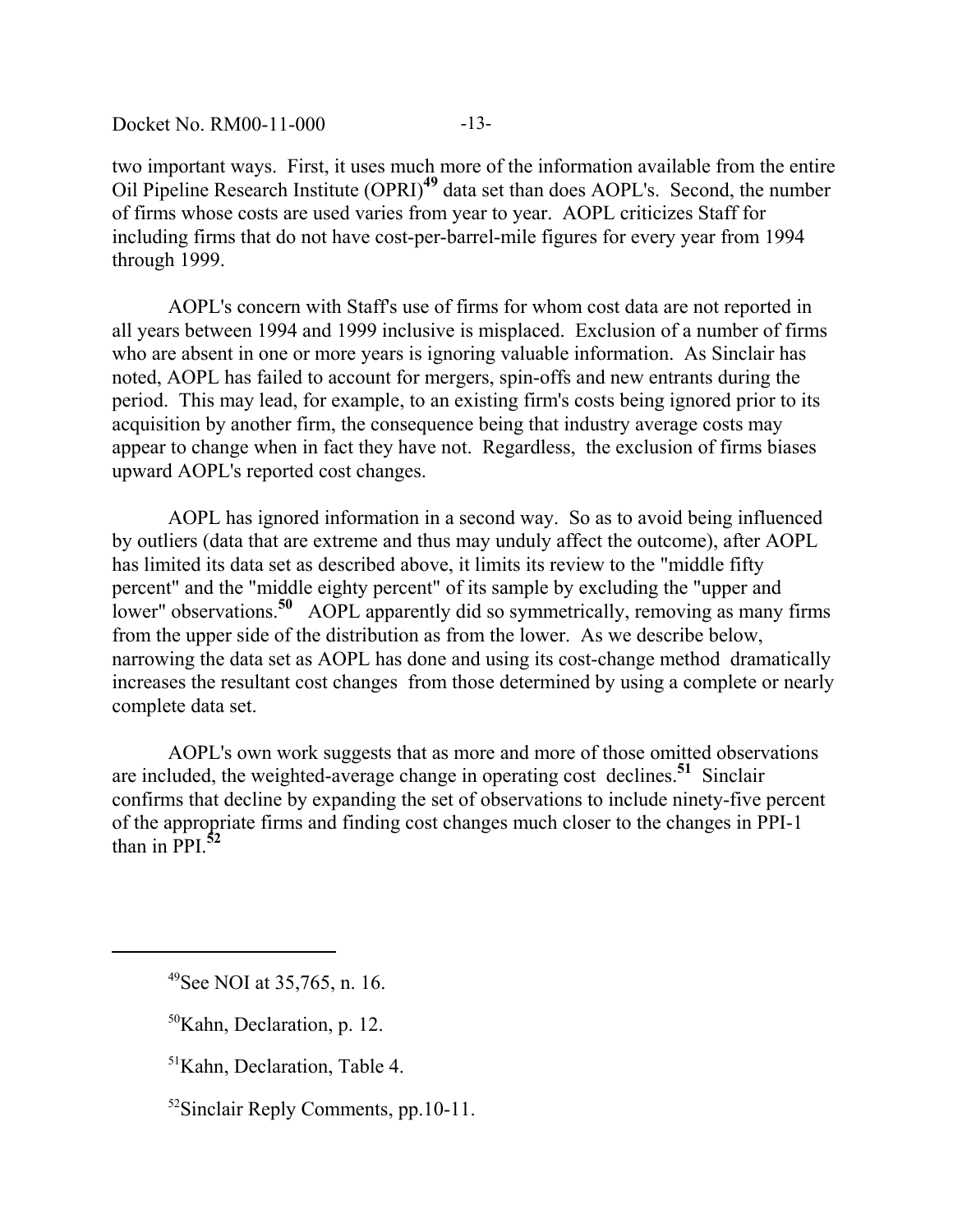Docket No. RM00-11-000 -14-

Dropping outliers from a data distribution is a common technique to deal with the possible distortion they might impart to measures of its central tendency. The median of a data distribution is unchanged by dropping the same number of observations from the high end of the distribution as from the low end. Looking at the median, then, suggests that increasing or decreasing the number of outliers has little effect on the information available from the data set. In this case, however, the information available from the narrowed distribution varies substantially with the number of observations that are discarded as outliers.

In its analysis presented in the NOI, Staff excluded TAPS pipelines from its data set, including pipeline activity of Exxon and Unocal in the lower forty-eight states. To account for this omission, Staff included the operating costs and barrel-miles for those two companies in the contiguous forty-eight states and recalculated its results. The only resultant change appeared in the industry average cost per barrel-mile, which rose slightly from -0.47 percent to -0.43 percent.

Staff has redone its analysis using AOPL's method of excluding observations from the analysis on a data set enlarged to include every firm for which two consecutive years of cost data appeared at least once. Staff considered four cases: the entire distribution of changes for each of the five two-year periods, the middle 90 percent, the middle 80 percent and the middle 50 percent of the five distributions. These four cases provide two significant results regarding the effects of narrowing the data sets under consideration. First, reducing the initial data set to only those firms present in all years causes the weighted average of cumulative cost changes to increase. Second, as the number of observations dropped from the available distribution increases (i.e., the number of observations remaining for analysis decreases), the weighted average of cumulative cost changes increases. This effect is particularly strong as the observations available for analysis decline from 90 percent to 80 percent of all observations, although AOPL's initial comments demonstrate this for the change from 80 percent to 50 percent.**<sup>53</sup>**

We are persuaded that taking full advantage of the available information is the proper path to take. Narrowing the set of observations may be appropriate if it is not possible to quantify the entire population in the analysis, so that a sample must be drawn to make the needed calculations. For example, the pollution levels in a contaminated landfill site are determined through sampling, not by analyzing every cubic yard of dirt in the landfill. In the present case, however, we are not required to sample. We can

 $53$ Kahn Declaration, Table 4, rows (1) and (5), column (d).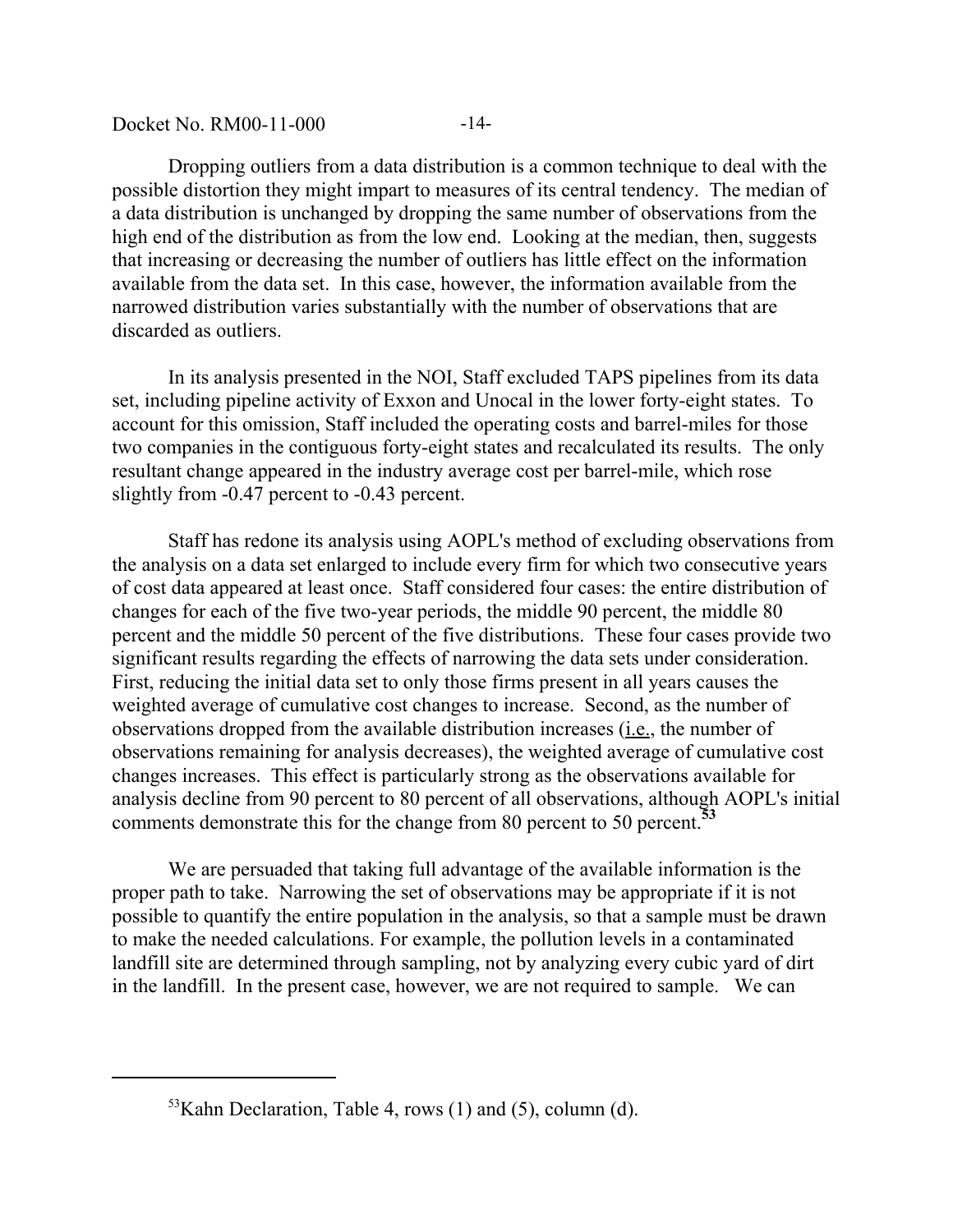Docket No. RM00-11-000 -15-

work with the complete data set without sampling. Using all available data is consistent with Order No. 561 to review the experience of the entire oil pipeline industry and not limit the review to some portion of it. In addition, the systematic changes that arise from narrowing the data set are troubling. We see no compelling reason to engage in a practice that is unnecessary and appears not to be neutral in its effect on our review.

## 3. Adequacy of Costs Considered in Staff's Review

In completing its review of historical changes in industry costs, the Staff used operating expenses as reported by pipelines in FERC Form No. 6.**54** Operating expenses consist of operations expenses (i.e., salaries and wages, supplies and expenses, outside services, operating fuel and power, and oil losses and shortages); maintenance expenses (i.e, salaries and wages, supplies and expenses, outside services, and maintenance materials); and general expenses (i.e., salaries and wages, supplies and expenses, outside services, rentals, depreciation and amortization, pensions and benefits, insurance, casualty and other losses and pipeline taxes). Staff used these costs in its review because they include both operating expenses incurred during the relevant year and charges for amortization and depreciation for that year.**<sup>55</sup>**

AOPL points out that the data Staff uses are operating costs as reported in FERC Form No. 6, which includes depreciation but excludes other capital costs, especially return on investment and income taxes. AOPL argues that this is an important omission.**<sup>56</sup>**

Sinclair argues that the AOPL study computes a new index of costs that include not only operating expenses as defined in FERC Form No. 6, but also the current year's net additions to the depreciated book value of plant and equipment. Sinclair contends this approach violates generally accepted accounting principles.**<sup>57</sup>**

<sup>&</sup>lt;sup>54</sup>Operating expenses were taken from FERC Form No. 6, page 304, line 22, column m.

 $55NOI$  at 35,765.

<sup>56</sup>AOPL Comments, p. 8.

<sup>57</sup>Sinclair Reply Comments, p. 8, Scherer Testimony pp. 5 and 16-17.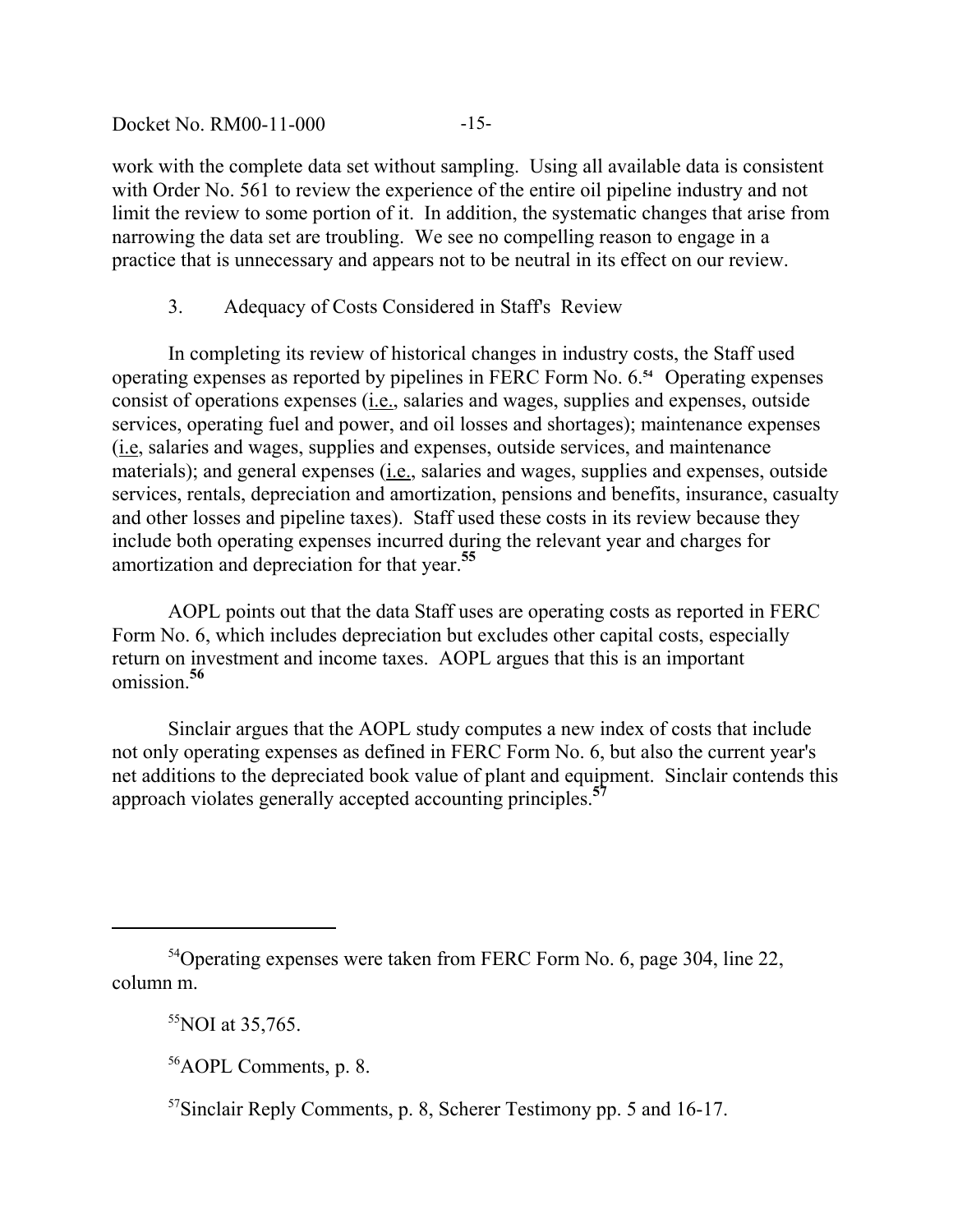Docket No. RM00-11-000 -16-

#### Discussion

AOPL contends that Staff should have recognized return on investment and income taxes. AOPL itself, however, did not include a cost component that was associated with return on investment and income taxes. Rather AOPL's witness Dr. Kahn used an alternate method to approximate the costs associated with return on investment and income taxes. To account for these two components of cost, Dr. Kahn calculated the change in the net plant account for petroleum pipelines (i.e., computing the change in carrier property less accrued depreciation). This computation was used in addition to the change in operating costs to arrive at the change in costs from one year to another. Neither AOPL nor Dr. Kahn support why using the change in net plant would approximate an oil pipeline's cost associated with return on investment and income taxes.

Order No. 561 required that the FERC Form No. 6 information be used to determine the cost changes experienced by the industry. However, FERC Form No. 6 does not include any cost figures associated with a pipeline's return on investment and income taxes. A pipeline's cost-of-service is made up of costs associated with operation, maintenance, depreciation and amortization, taxes, and return on rate base of which undepreciated value of carrier plant, or net plant, is the major component. However, only operation and maintenance and general expense (which includes depreciation and amortization) are included in FERC Form No. 6. AOPL proposes to approximate the other two cost-of-service items by measuring the change in net plant. Unlike the four cost-of-service items, net plant represents an asset account rather than an expense account item.

 AOPL recognizes that depreciation and amortization is a measure of capital costs. The amortization and depreciation amounts listed in FERC Form No. 6 are based upon the carrier property used by Dr. Kahn in his calculation to approximate return on investment and taxes. As a result, an increase in net plant from one year to another should be matched by an increase in the depreciation expense and amortization associated on that plant. Likewise a decrease in net plant from one year to the next should be matched by a decrease in depreciation expense and amortization associated on that plant. Net plant is also the main component used to determine a pipeline's rate base that is used to compute return and taxes associated with return. As a result, an increase or decrease in a company's net plant would be reflected in the return on investment and associated taxes. Thus, depreciation expense and amortization, return, and taxes all measure a pipeline's capital investment. All three of these capital cost components differ from net plant in that: (1) they represent an expense amount rather than an asset amount, and (2) each represents only a fraction of the amounts represented by net plant. Depreciation and amortization expense represents the portion of depreciable assets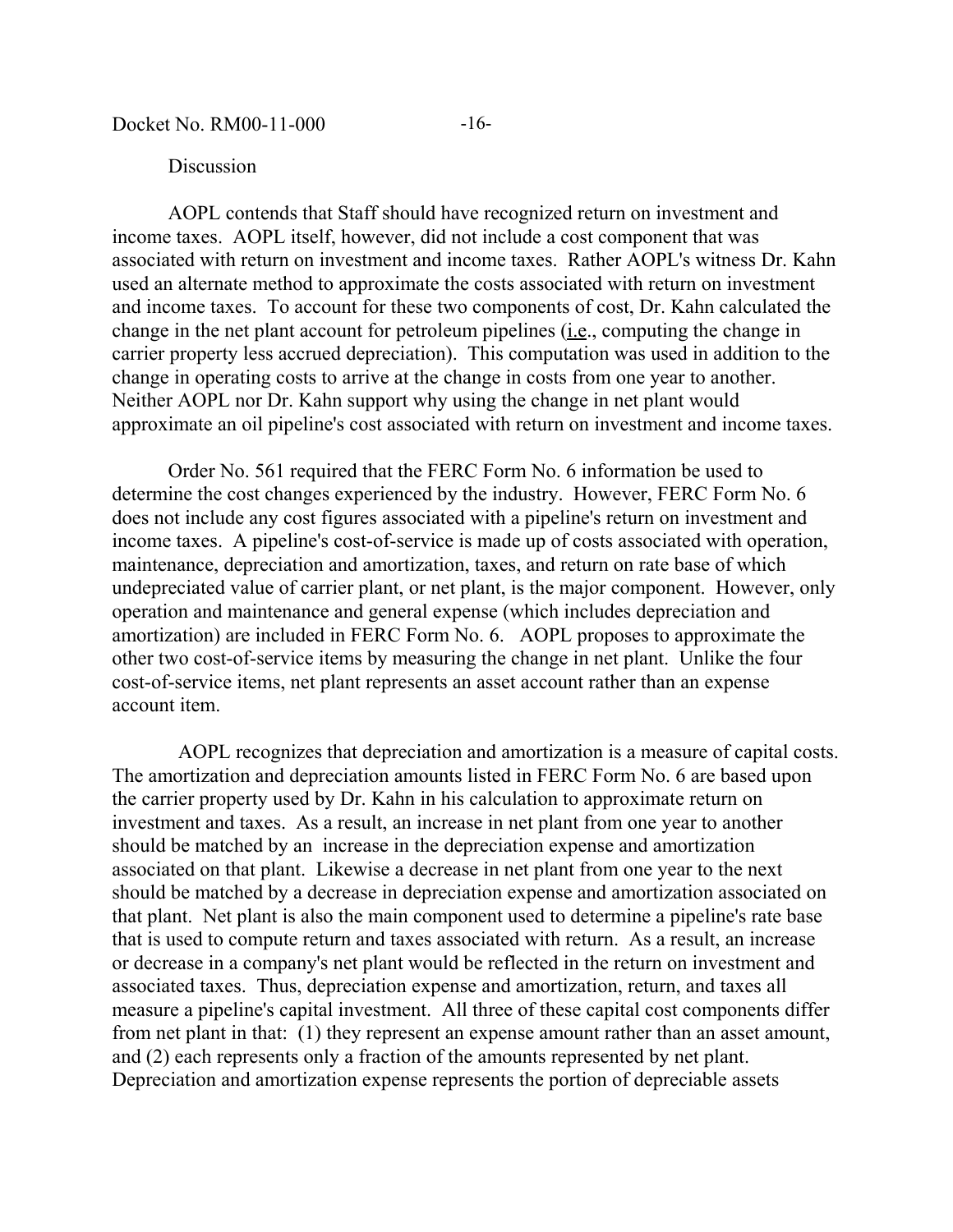Docket No. RM00-11-000 -17-

allocated to expense each year. This allocation process is done over the estimated service lives of assets. Return is the cost associated with a pipeline's investment in rate base, of which net plant is the major component. Return is derived by multiplying rate base by a rate of return expressed as a percentage. Taxes are computed based upon the return.

The Commission is not persuaded by AOPL's arguments. The Commission finds that AOPL has not supported why a change in a pipeline's net plant can approximate a change in costs associated with return on investment and income taxes. Further, the Commission does not believe it appropriate to consider a pipeline's change in net plant from one year to another as a reasonable approximation of the change in costs associated with return on investment and income taxes. As discussed above the three capital cost components associated with net plant represent a small portion of this asset account. Thus, including net plant in an equation to determine a change in pipeline costs could unfairly weight any change in the capital portion of a pipeline's total costs. Therefore, the Commission finds that by using FERC Form No. 6 reported costs for operation and maintenance expenses (including depreciation expense), the majority of the dollars associated with a pipeline's cost-of-service components are being captured for the determination of the change in costs from year to year. This represents a more reasonable method than trying to approximate return and related income taxes based upon changes in net plant.

# 4. The Index of Choice

CAPP observes that the Energy Policy Act of 1992 required the Commission to establish a simplified and generally applicable ratemaking methodology for oil pipelines, consistent with the just and reasonable standards of the Interstate Commerce Act (ICA).**58** CAPP recognizes that to achieve this simplicity requires some tradeoff with accuracy. CAPP argues that a simple aggregate index would not be expected to be as accurate as a more detailed index that closely matched and tracked prices and costs on a component by component basis. CAPP concludes by stating that if a "simple" index is required, the PPI-based index is the most all-encompassing, simplest index available.**<sup>59</sup>**

CAPP states, however, that it has concerns regarding the "general applicability" of a PPI-based index. CAPP questions whether one simple index can be "generally applicable" when the pipeline industry does not have a normal distribution of companies

59CAPP Reply Comments, pp.16-17.

<sup>5849</sup> U.S.C. app. 1 (1988).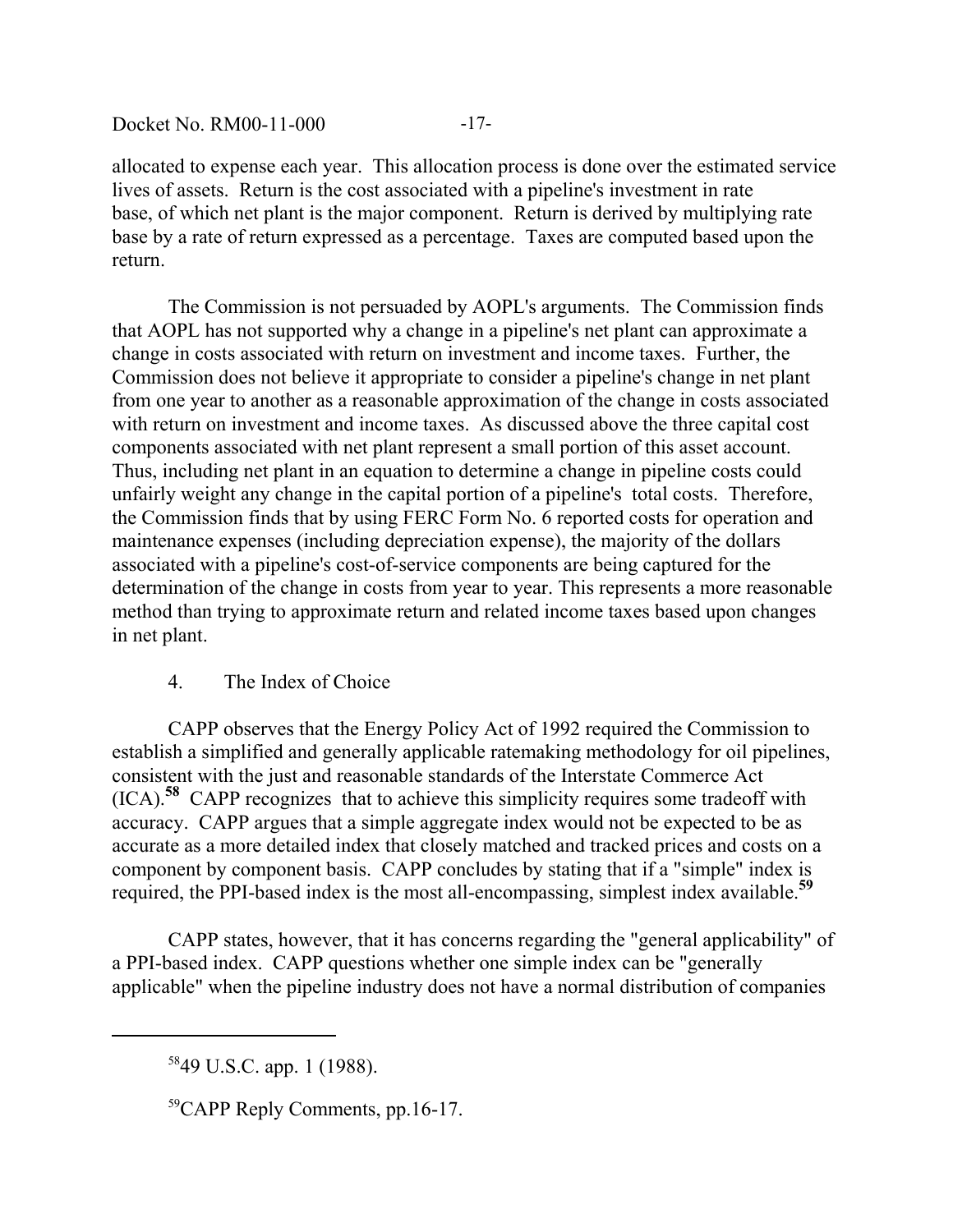Docket No. RM00-11-000 -18-

in terms of size and performance, that is, the industry structure is very concentrated by its representation of a small number of very large firms.**60** CAPP suggests that the Commission review its constraint of having the same index for all pipelines. That is, the Commission could retain the same simple PPI-base index, but vary the reduction factor according to two or three broad industry groupings, to make the index more "generally applicable."**<sup>61</sup>**

CAPP asserts that any index-to-actual cost differences, or regulatory errors, should be borne by the party that also receives the biggest benefit - - in this case, the pipeline companies. CAPP contends the index should err on the side that results in the pipelines undercharging, in order to ensure the users of the pipelines do not bear a disproportionate share of the regulatory cost burden.**<sup>62</sup>**

CAPP argues that since a pipeline's cost structure is not fully impacted by inflation, the cost base should not be fully indexed to inflation. CAPP also argues that an index approach can instill incentives to capture significant gains and costs reductions and these savings need to be reflected in rates. CAPP suggests that reducing the price index by a factor can be a mechanism to help keep rates in-line with underlying costs, without jeopardizing the underlying rationale or effect of the index methodology.**<sup>63</sup>**

CAPP asserts that a five-year period is too short to compute a trend analysis that is statistically sound and that provides conclusive findings. CAPP concludes by saying that any historical correlations or comparisons of pipeline costs and the PPI are as likely to reflect random coincidence as they are to reflect a statistically significant relationship. CAPP also expresses a concern that small differences can have significant absolute impacts since the value and volume of crude oil transported through oil pipelines is huge. CAPP suggests an alternative method for assessing the appropriateness of the PPI, i.e.,

 $60$ CAPP states it has not conducted an in-depth review of the numerous pipelines that file FERC Form No. 6. It states that it conducted a review of aggregated data reported annually in the Oil & Gas Journal. CAPP Reply Comments, pp. 12-13.

<sup>&</sup>lt;sup>61</sup>CAPP Reply Comments, pp. 15-20.

 ${}^{62}$ CAPP Reply Comments, p.10.

<sup>63</sup>CAPP Initial Comments, p. 8.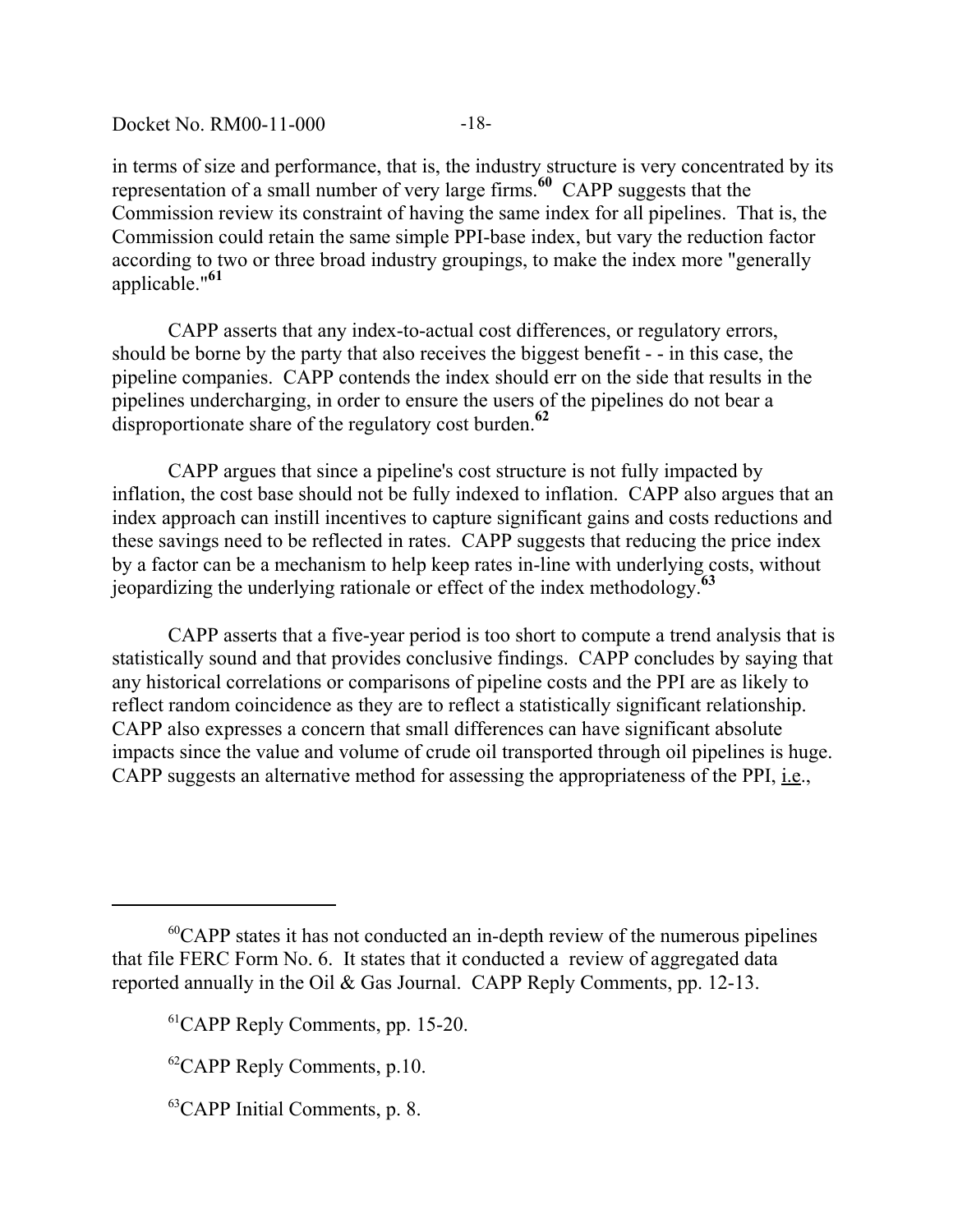Docket No. RM00-11-000 -19-

Commission review of the underlying components and definitions of various indexes available for comparison with the components of pipeline operating costs.**<sup>64</sup>**

CAPP claims pipeline companies have experienced significant cost savings under deregulation but asserts the cost-savings have not been shared with the producer/shippers of these pipelines. CAPP suggests the Commission consider introducing a one-time adjustment to ensure that, over the next five years, rates will continue to reflect a pipeline's underlying cost structure and remain just and reasonable.**<sup>65</sup>**

Platte contends that the PPI-1 index has failed to track changes in its individual operating costs over the past five years. Because of future anticipated costs, Platte argues that the PPI alone would be better than PPI-1, which it asserts has failed to adequately track pipeline cost changes during the past five years. It therefore urges the Commission to adopt "the PPI index proposed by AOPL."**<sup>66</sup>**

Williams suggests that the Commission revisit the propriety of the index resulting from this five-year review after a period of three years because of the possibility that pipelines' cost will increase significantly in the next two or three years as measures are taken to mitigate health, safety and environmental risks and to comply with new laws and regulations.**67** Colonial also urges the Commission to consider the high probability "that pipeline costs will increase more rapidly in the course of the next five years because of reliabililty and safety issues."**<sup>68</sup>**

Equilon requests that an interim review of the index be performed prior to the 2005 review to determine whether the index has resulted in a revenue stream that has kept pace with increasing industry costs. In the absence of an interim review of the index, Equilon

- 65CAPP Reply Comments, p. 20.
- 66Platte Initial Comments, pp. 1-2.
- 67Williams Initial Comments, p. 3.
- 68Colonial Reply Comments, p. 1.

<sup>&</sup>lt;sup>64</sup>CAPP Initial Comments, pp. 6-7.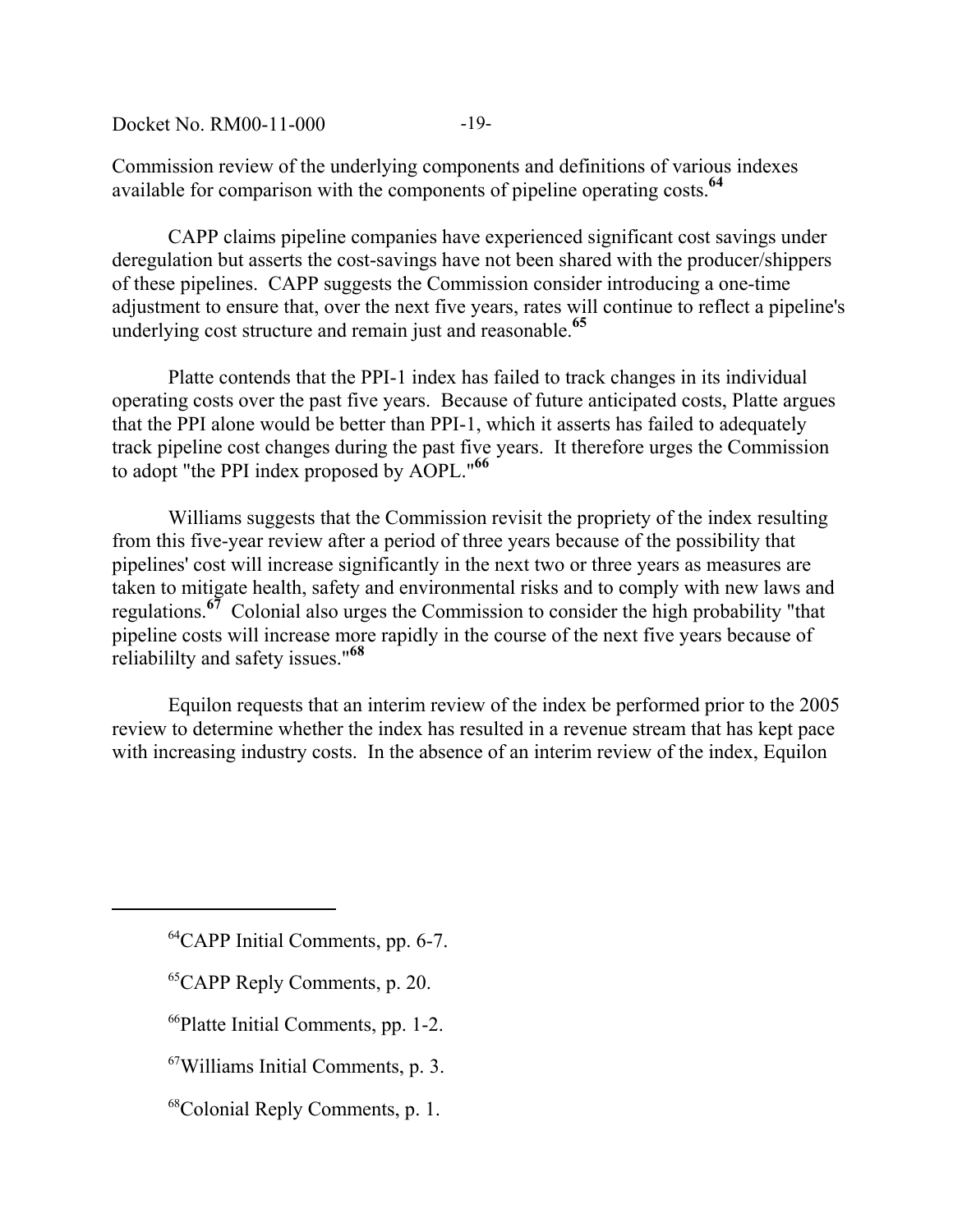Docket No. RM00-11-000 -20-

requests that a surcharge option be made available if the cost impact of pipeline safety legislation is both significant and pervasive.**<sup>69</sup>**

#### **Discussion**

We will not adopt the changes in the indexing methodology suggested by CAPP since similar issues were previously considered in the context of the proceeding which resulted in Order No. 561. Nor, as discussed above, will we adopt AOPL's and Platte's recommendation of substituting PPI for PPI-1. In Order No. 561, we recognized that it is inevitable that an indexing system will result in some divergence between the actual costs changes experienced by individual pipelines and the rate changes permitted by the index. This is because the indexing system utilizes average, economy-wide costs rather than pipeline specific costs to establish rate ceilings. **<sup>70</sup>**

 In adopting the indexing methodology, the Commission established "fail-safe" procedures and exceptions to maintain a proper balance between the interests of pipelines and shippers under the just and reasonable standard of the ICA.. The Commission adopted a comprehensive scheme which includes cost-of-service and settlement alternatives. A procedure was established for shippers to challenge rate changes that, while in compliance with applicable ceilings, are so substantially in excess of actual costs as to be unjust and unreasonable.**71** In addition, a shipper has the ability to file a complaint when it believes a pipeline's rates no longer meet the just and reasonable standard of the ICA

The Commission in Order No. 561 rejected a suggestion that the index be applied to specific components of a rate because it could cause perverse and unintended consequences. The Commission concluded this would be complex and difficult to administer.<sup>72</sup> In this proceeding, CAPP raises the same issue by suggesting that the index

69Equilon Initial Comments, p. 2.

 $70$ Order No. 561 at 30,949.

 $71$ Order No. 561-A at 31,101.

<sup>72</sup>Order No. 561 at 30,952. For example, the Commission stated it would likely require substantial revisions, and perhaps additions, to the Commission's regulations to identify and monitor those pipeline accounts that would be subject to the index, and those that would not. The additional work this would cause, to both the Commission and the industry, would undercut the policy of the Energy Policy Act of 1992, which is to reduce,

(continued...)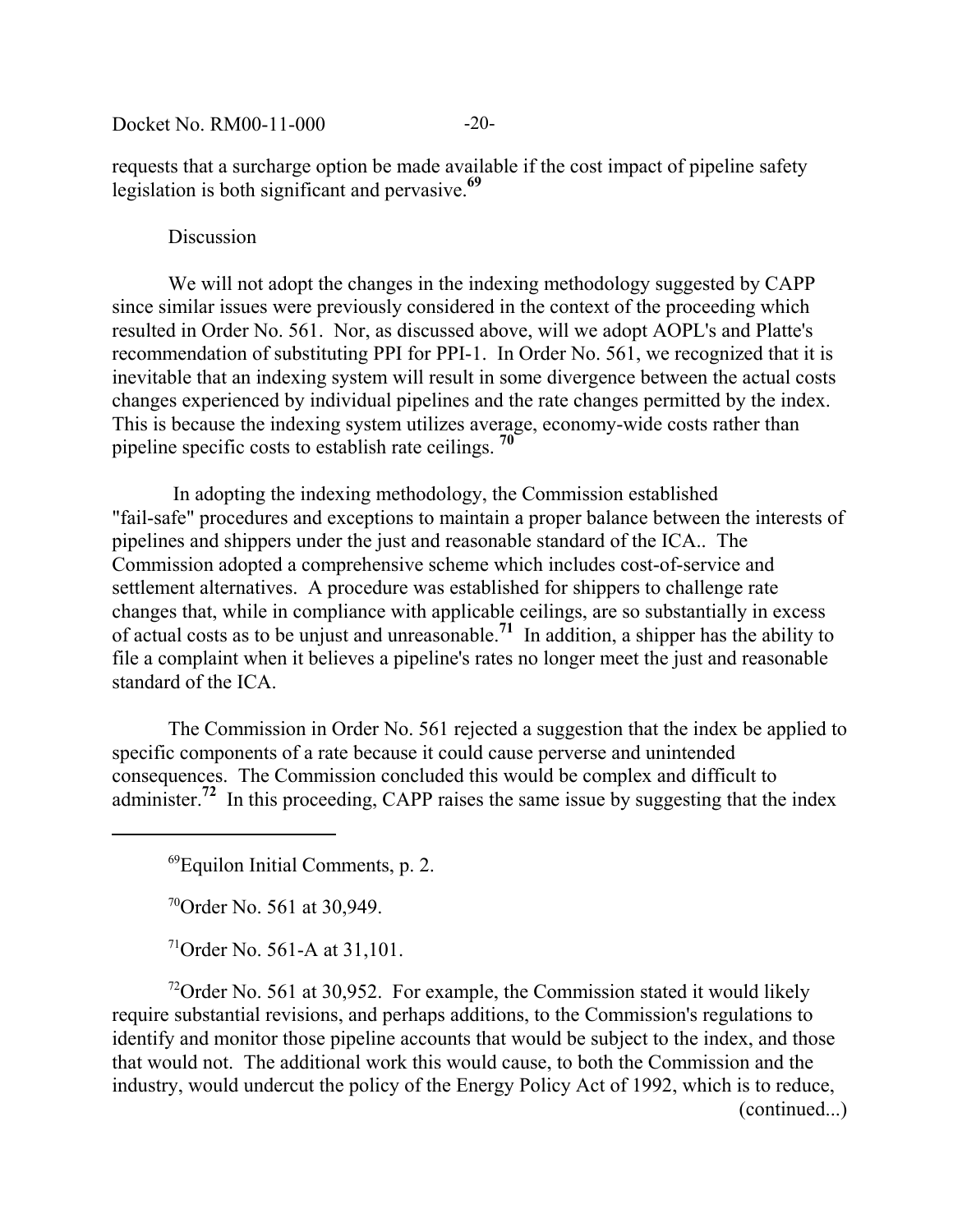Docket No. RM00-11-000 -21-

be applied to selected cost components, those subject to inflation. For the reasons we stated in Order No. 561, we will not adopt CAPP's suggestion. CAPP suggests varying the reduction factor according to two or more industry groupings. This suggestion runs counter to the mandate of the Energy Policy Act of 1992 to establish a simplified and generally applicable ratemaking methodology for oil pipelines and we will not adopt it. Moreover, it would be complex and administratively burdensome. This would require selecting appropriate classification criteria for establishing groups, monitoring pipelines by category to determine into which group each pipeline falls each year, maintaining records on what reduction factor each pipeline is subject to in a given index year, and determining whether a pipeline's maximum ceiling rate comports with the requirements of the applicable index reduction factor. Use of different index reductions for different pipelines may provide an incentive for a pipeline to ensure that it would be placed in an industry group that produced the most favorable increase or smallest reduction in its rate ceiling.

Finally, we decline to adopt CAPP's suggestion that we require a one-time adjustment to ensure that rates over the next five years continue to reflect pipelines' costs. The purpose of our indexing methodology is to permit adjustment to ceiling rates based on historical not anticipated cost changes over some future period.

Similarly, we decline to adopt Equilon's suggestion that we implement a surcharge to cover anticipated environmental and safety costs. A pipeline company has the option of making a cost-of-service filing pursuant to 18 CFR §§ 342 and 346 upon showing that there is a substantial divergence between the actual costs experienced by the pipeline and the rate resulting from application of the index. The Commission's cost-of-service filing requirements provide an appropriate mechanism for pipelines to seek recovery in the event such costs are incurred. Conversely, a shipper has adequate protection during the five-year period because it can challenge a pipeline's indexed rate as excessive.

CAPP suggests that a review period of greater than five years is necessary to complete "a trend analysis that is statistically sound that provides conclusive results." On the other hand, Williams and Equilon suggest that the next review of the index be done in less than five years. Based on the experience gained in completing this five-year review,

 $72$ (...continued) not increase, regulatory burdens.